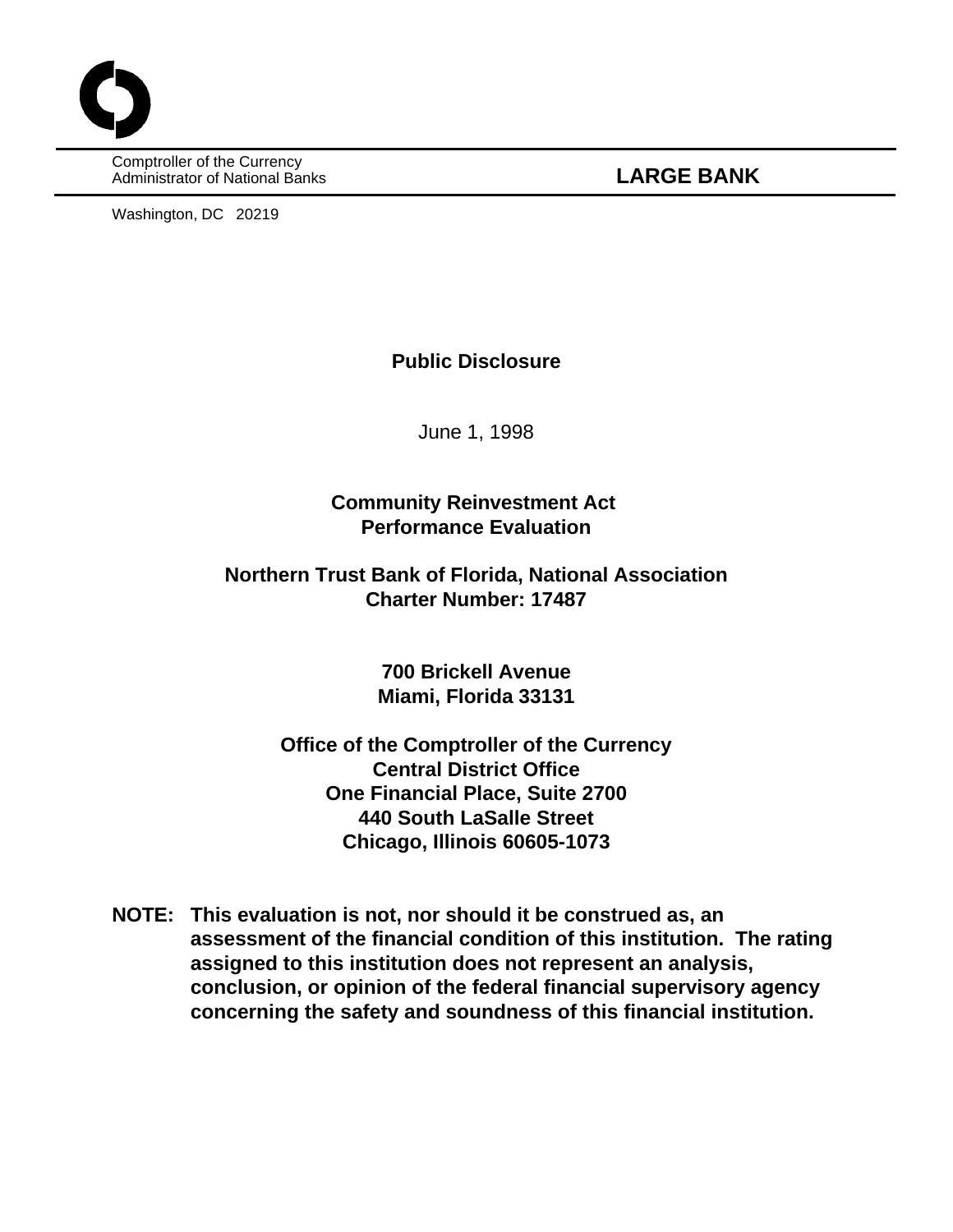# **TABLE OF CONTENTS**

|      | II. Institution<br>a.<br>b. |          |
|------|-----------------------------|----------|
|      | $\mathbf{c}$ .<br>d.        |          |
| III. |                             |          |
| IV.  |                             |          |
|      | V.<br>a.                    | Appendix |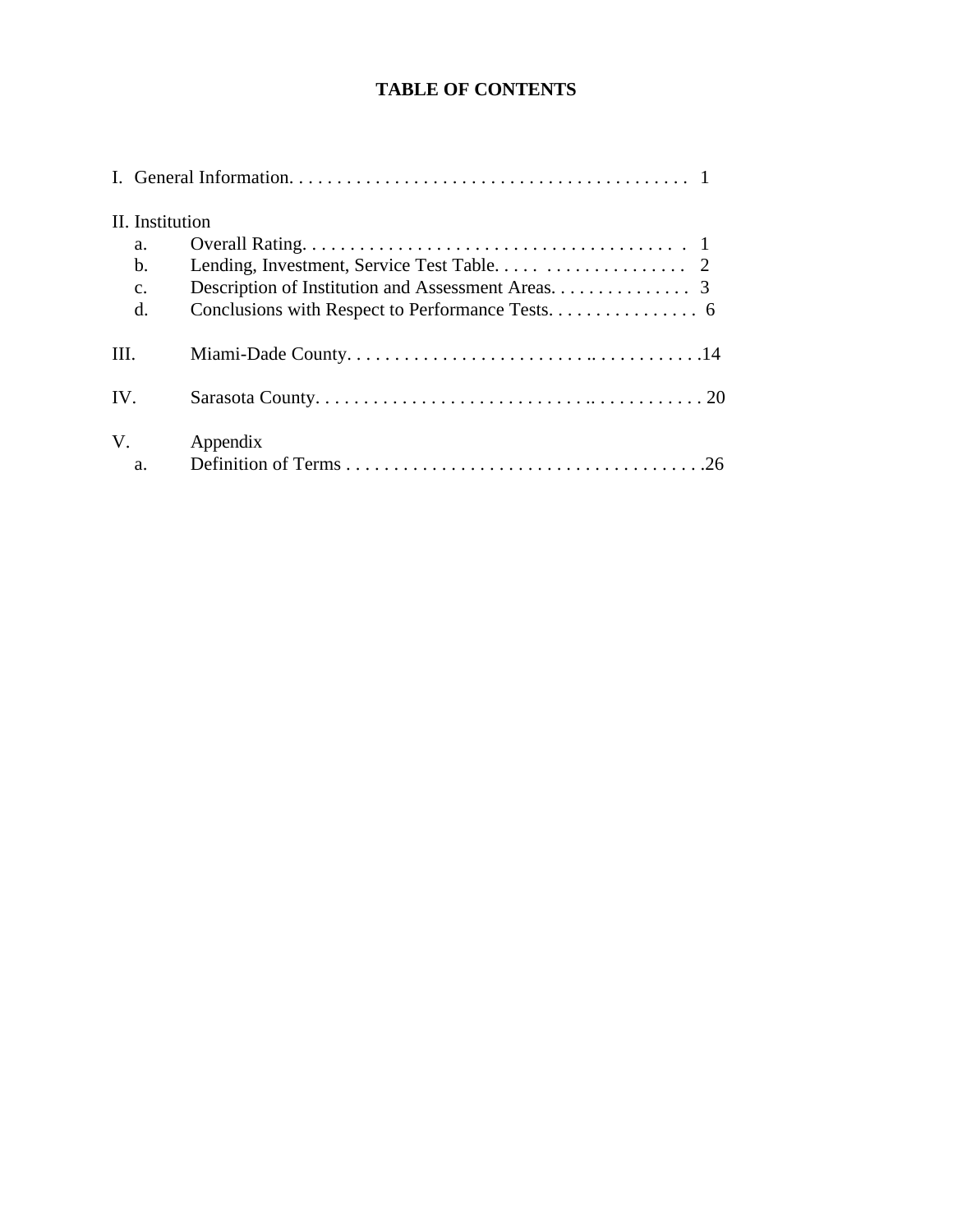# **GENERAL INFORMATION**

The Community Reinvestment Act (CRA) requires each federal financial supervisory agency to use its authority when examining financial institutions subject to its supervision, to assess the institution's record of meeting the credit needs of its entire community, including low and moderate-income neighborhoods, consistent with safe and sound operation of the institution. Upon conclusion of such examination, the agency must prepare a written evaluation of the institution's record of meeting the credit needs of its community.

This document is an evaluation of the Community Reinvestment Act (CRA) performance of **Northern Trust Bank of Florida, National Association, Miami, Florida** (NTB-Florida) prepared by **The Office of the Comptroller of the Currency**, the institution's supervisory agency, as of **December 31, 1997**. The agency evaluates performance in assessment area(s), as they are delineated by the institution, rather than individual branches. This assessment area evaluation may include visits to some, but not necessarily all of the institution's branches. The agency rates CRA performance of an institution based on the provisions set forth in Appendix A to 12 C.F.R. Part 25.

# **INSTITUTION**

## *INSTITUTION'S CRA RATING:* This institution is rated *SATISFACTORY*.

These factors support the bank's CRA performance for the lending, investment, and service tests.

- < The bank's distribution of HMDA and small business loans by geography designation and borrower income level is adequate. The bank's level of community development lending is adequate, given available opportunities. The vast majority of HMDA and small business loans are made within the bank's assessment areas.
- $\triangleright$  The bank makes an adequate level of qualified community development investments, given available opportunities.
- Loan delivery systems are reasonably accessible to different geographies and persons of different income levels. The bank's record of opening and closing branches has not adversely affected the accessibility of delivery systems throughout its assessment areas.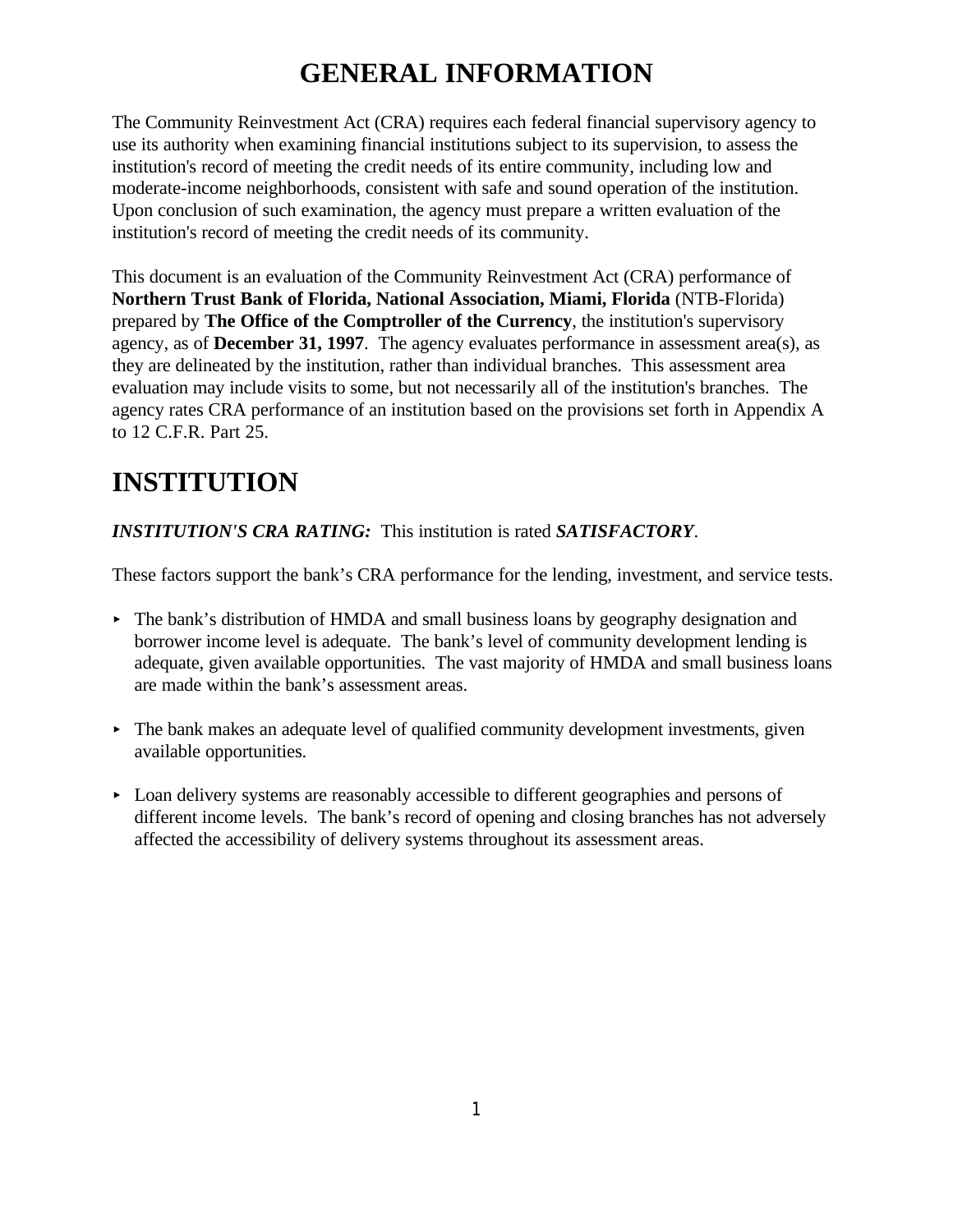The table below shows the bank's performance level under the lending, investment, and service tests.

| <b>PERFORMANCE</b><br><b>LEVELS</b> |                                     | <b>NORTHERN TRUST BANK OF FLORIDA,</b><br><b>NATIONAL ASSOCIATION,</b><br><b>MIAMI, FLORIDA</b> |                               |
|-------------------------------------|-------------------------------------|-------------------------------------------------------------------------------------------------|-------------------------------|
|                                     |                                     | PERFORMANCE TESTS                                                                               |                               |
|                                     | <b>Lending</b><br>Test <sup>1</sup> | <b>Investment</b><br><b>Test</b>                                                                | <b>Service</b><br><b>Test</b> |
| Outstanding                         |                                     |                                                                                                 |                               |
| <b>High Satisfactory</b>            |                                     |                                                                                                 |                               |
| Low Satisfactory                    | X                                   | X                                                                                               | X                             |
| Needs to Improve                    |                                     |                                                                                                 |                               |
| <b>Substantial Noncompliance</b>    |                                     |                                                                                                 |                               |

<sup>&</sup>lt;sup>1</sup> The lending test is weighted more heavily than the investment and service test when arriving at an overall rating.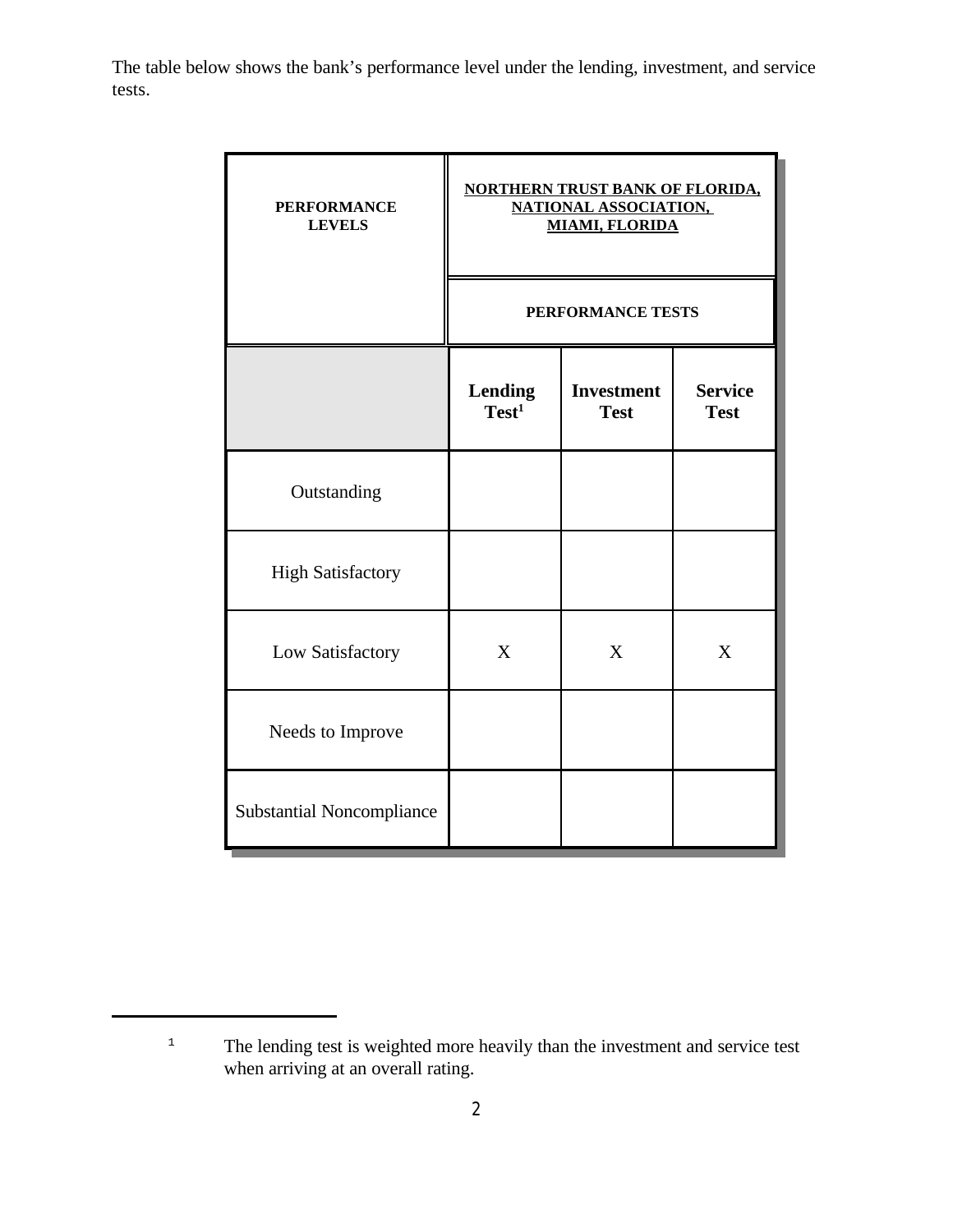### **DESCRIPTION OF THE INSTITUTION AND ITS ASSESSMENT AREAS**

Northern Trust Bank of Florida is a subsidiary of Northern Trust Corporation, a multi-bank holding company based in Illinois. Holding company subsidiaries are located in Illinois, New York, Connecticut, Arizona, California, Texas, Georgia and Florida. The Northern Trust Corporation established a presence in Florida in late 1971 by acquiring a trust company that had no banking powers. Banking powers of the bank's four Florida subsidiaries were not obtained until 1982.

NTB-Florida's customer base has developed primarily from its trust customers. The bank's lending opportunities primarily come from referrals from current or prospective trust customers. Consequently, a high percentage of lending is to customers referred to the bank by trust related sources. The bank is a trust bank and not a traditional retail bank. Trust assets under administration totaled \$18.5 billion for the year ended December 31, 1997. Total banking assets at December 31, 1997 were \$2.56 billion. There are no comparable organizations within Florida. There are no legal, financial, or other reasons which prevent the bank from meeting it assessment areas' credit needs.

Northern Trust's banking market share is only 1.3% of a market currently dominated by several large multi-state banking institutions. These institutions have extensive branch networks numbering over 2,190 branches. Northern Trust Bank of Florida has a different and nontraditional strategy and approach to the Florida market compared to other Florida banks. The bank delivers its trust and banking services through a 24 branch office network encompassing 11 counties and approximately 11,600 square miles. The 11 counties in which the bank operates are: Miami-Dade, Broward, Palm Beach, Martin, Indian River, Collier, Lee, Sarasota, Manatee, Pinellas, and Hillsborough. Each county represents an assessment area. The bank's offices are not highly visible, are not open on weekends or holidays, have only three proprietary ATM's (acquired through the purchase of the Beach Bank in 1995), and relatively small banking and lending staffs.

Each county's demographics and economic characteristics differ. For example, Miami-Dade County is more ethnically diverse than the other counties. Assessment areas in Miami-Dade, Broward and Palm Beach counties have relatively larger urban areas and more low and moderate income geographies.

Tables 1 and 2 show demographic data for the 11 counties that comprise the bank's combined assessment areas. Table 1 shows the distribution of geographies, families, households, and population by census tract income level. Table 2 shows housing stock demographics by census tract income level. The Department of Housing and Urban Development (HUD) updated median family income for the combined 11 assessment areas was \$44,137 in 1998. Median housing value was \$105,599 with a median year built in 1972.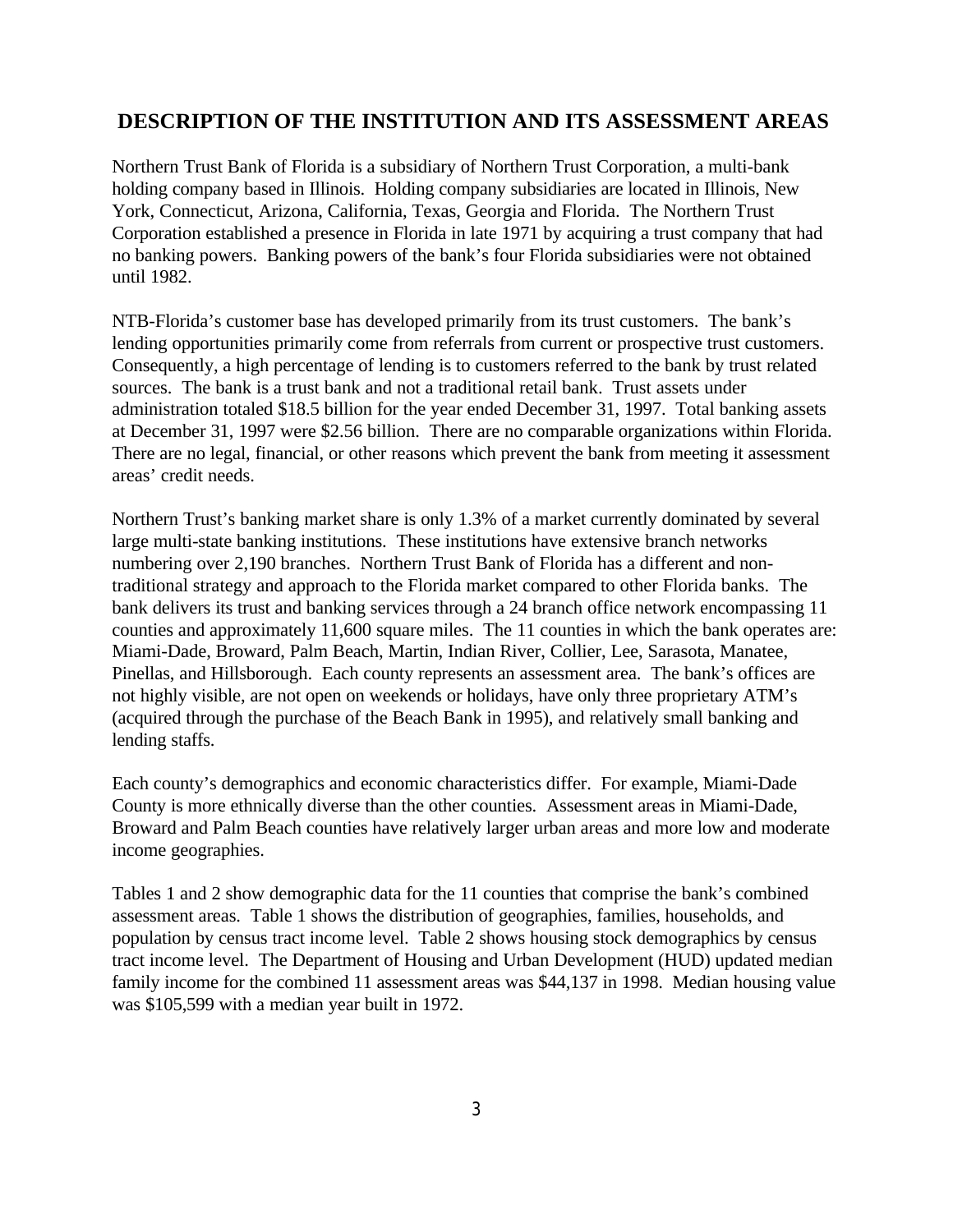|                      | <b>Table 1</b><br><b>Demographic Information by Census Tract Income Level</b><br><b>All Assessment Areas</b> |      |     |      |     |      |     |      |    |    |       |      |  |  |
|----------------------|--------------------------------------------------------------------------------------------------------------|------|-----|------|-----|------|-----|------|----|----|-------|------|--|--|
|                      | <b>NA</b><br>Low<br><b>Moderate</b><br><b>Middle</b><br><b>Total</b><br><b>Upper</b>                         |      |     |      |     |      |     |      |    |    |       |      |  |  |
|                      | #                                                                                                            | $\%$ | #   | $\%$ | #   | $\%$ | #   | $\%$ | #  | %  | #     | %    |  |  |
| <b>Census Tracts</b> | 75                                                                                                           | 6%   | 241 | 19%  | 566 | 45%  | 350 | 28%  | 23 | 2% | 1,255 | 100% |  |  |
| Families (000)       | 4%<br>307<br>933<br>30%<br>$\theta$<br>1,875<br>100%<br>50%<br>569<br>0%<br>66<br>16%                        |      |     |      |     |      |     |      |    |    |       |      |  |  |
| Population (000)     | 306<br>18%<br>3,373<br>49%<br>29%<br>nil%<br>100%<br>4%<br>1,240<br>1,984<br>6<br>6,909                      |      |     |      |     |      |     |      |    |    |       |      |  |  |

Source: 1990 Census, U.S. Bureau of the Census

|                        | <b>Table 2</b><br><b>Housing Stock Demographics</b><br><b>All Assessment Areas</b> |                            |                          |                          |         |               |  |  |  |  |  |  |  |
|------------------------|------------------------------------------------------------------------------------|----------------------------|--------------------------|--------------------------|---------|---------------|--|--|--|--|--|--|--|
| <b>CT</b> Income Level | <b>Number</b><br>of Units                                                          | % Owner<br><b>Occupied</b> | % Rental<br><b>Units</b> | % Vacant<br><b>Units</b> | % Total | % Multifamily |  |  |  |  |  |  |  |
| Low Income             | 123,815                                                                            | 20%                        | 65%                      | 15%                      | 100%    | 5%            |  |  |  |  |  |  |  |
| Moderate Income        | 586,658                                                                            | 43%                        | 39%                      | 18%                      | 100%    | 17%           |  |  |  |  |  |  |  |
| Middle Income          | 1,636,443                                                                          | 57%                        | 27%                      | 16%                      | 100%    | 46%           |  |  |  |  |  |  |  |
| <b>Upper Income</b>    | 997,240                                                                            | 60%                        | 20%                      | 20%                      | 100%    | 32%           |  |  |  |  |  |  |  |
| <b>TOTAL</b>           | 3,344,156                                                                          |                            |                          |                          |         | 100%          |  |  |  |  |  |  |  |

Source: 1990 Census, U.S. Bureau of the Census

Community credit and community development needs were determined by contacting local community groups and by reviewing U.S. Department of Housing and Urban Development (HUD) Consolidated Strategies and Plans for cities and counties in the bank's assessment areas. The HUD Consolidated Strategies and Plans are comprehensive planning documents that identify community credit needs and community development opportunities.

The primary credit needs identified were loans for affordable housing (i.e. single family rental, multi-family rental, and home ownership), funds to repair and rehabilitate existing homes, and down payment assistance for low income families seeking to own a home.

Opportunities exist for the bank to make qualified investments within its assessment areas. These opportunities include tax-exempt bonds for low and moderate-income housing, and small business investment corporations. The bank also invests in organizations who revitalize low and moderate income geographies by making small business and affordable housing loans.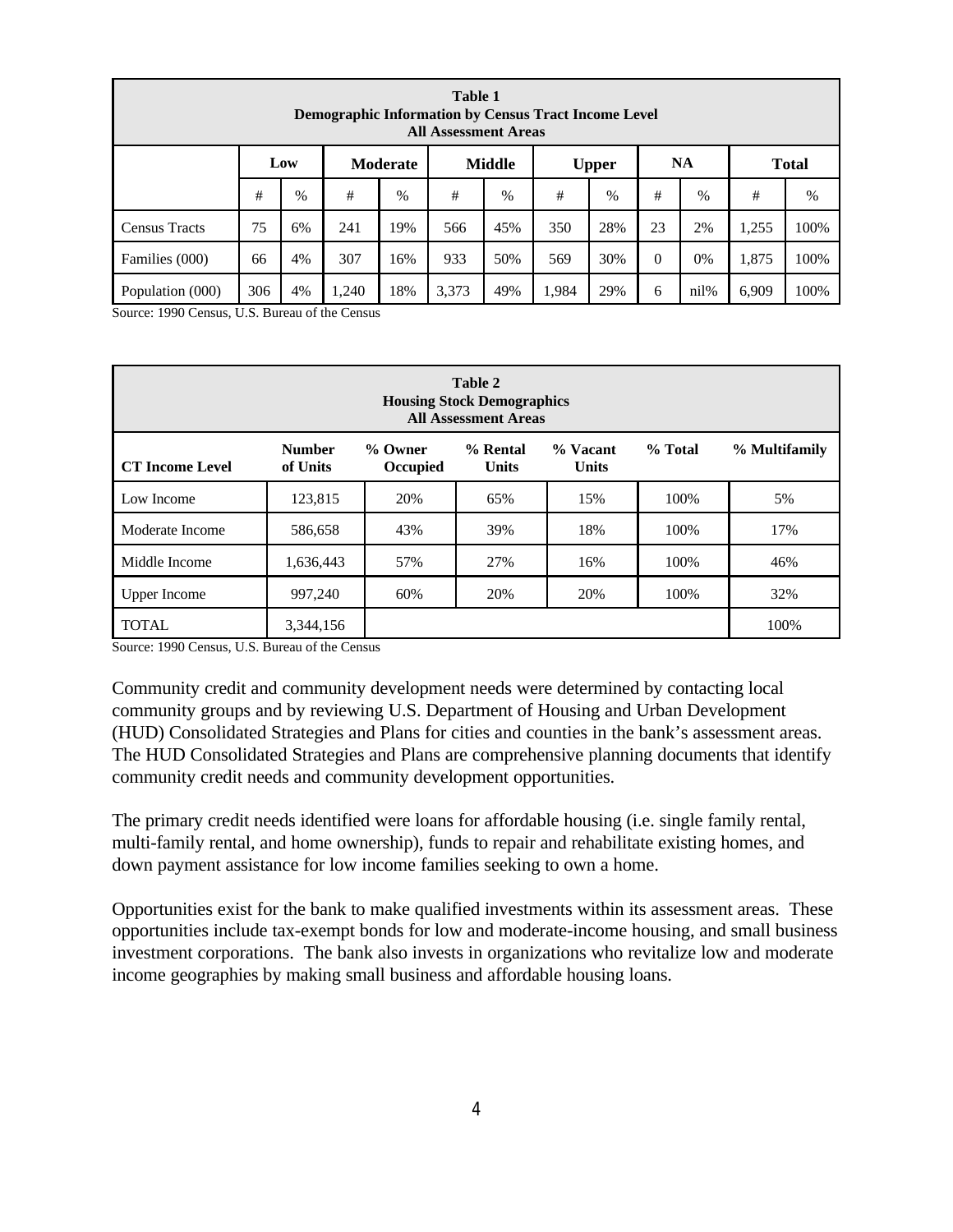Northern Trust Bank of Florida received a rating of "Satisfactory" at its last CRA examination dated June 25, 1996. This examination covers the bank's CRA performance from January 1, 1996 to December 31, 1997. The bank's CRA performance evaluation was completed for all 11 combined assessment areas. Additionally, the bank's CRA performance in Miami-Dade and Sarasota counties, was also evaluated. These two counties have the most HMDA activity.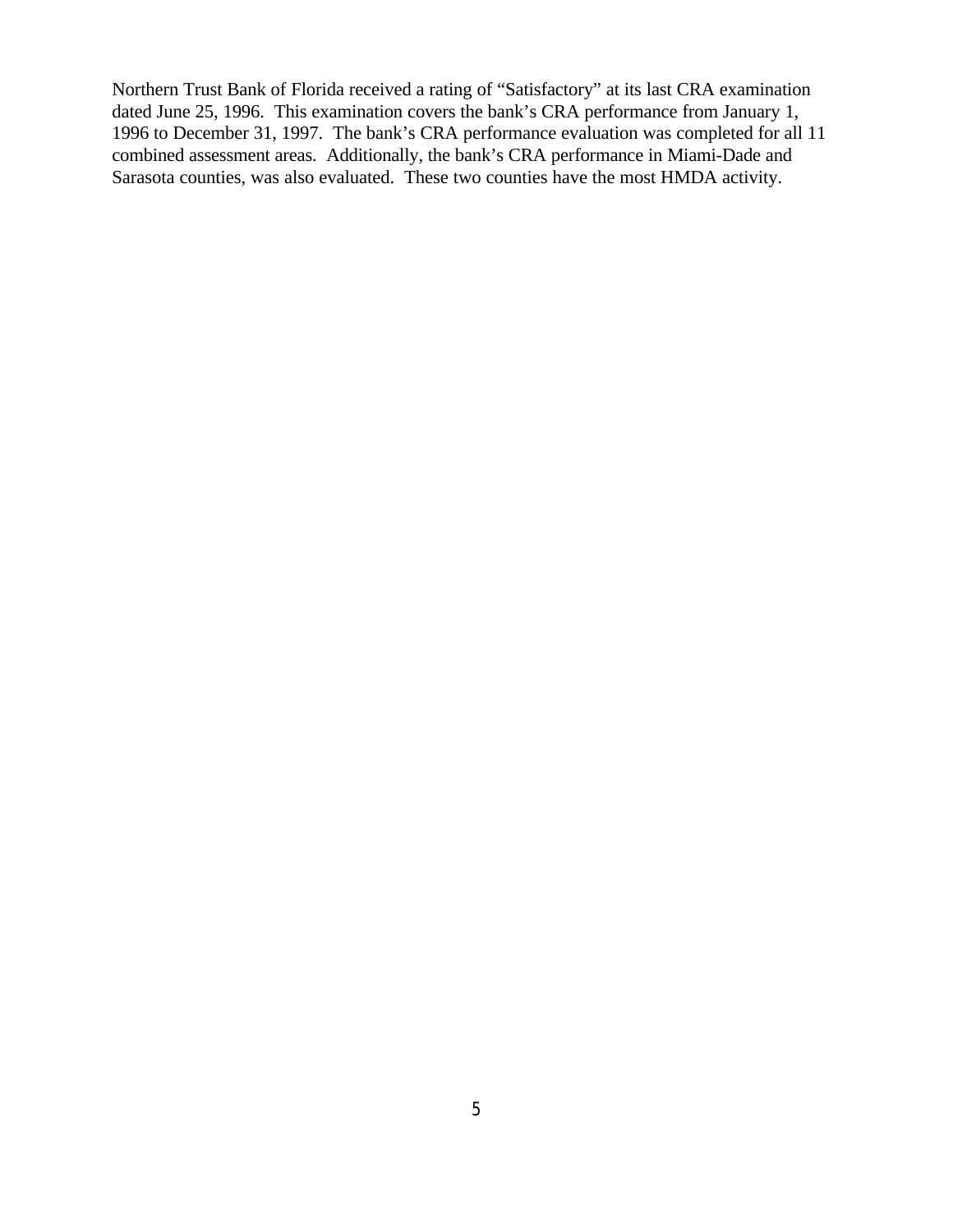# **PERFORMANCE TESTS' CONCLUSIONS**

### **LENDING TEST**

We focused on housing related loans subject to the Home Mortgage Disclosure Act (HMDA) and small business loans to assess NTB-Florida's lending performance. Small farm loans and consumer loans were not included in the bank's CRA performance analysis. The bank made no small farm loans during this evaluation period and consumer loans did not represent a significant portion of the bank's total loan portfolio.

### *Lending Activity*

Table 3 shows that a substantial majority of NTB-Florida's loans are made within its 11 assessment areas. During the 2-year evaluation period, the bank made at least 94% of both the number and dollar amount of HMDA and small business loans inside its assessment areas.

|                                                                         | Table 3<br>Numbers and Ratios of Loans Inside the Bank's Assessment Areas<br><b>All Assessment Areas</b> |                                      |     |     |  |  |  |  |  |  |  |  |  |
|-------------------------------------------------------------------------|----------------------------------------------------------------------------------------------------------|--------------------------------------|-----|-----|--|--|--|--|--|--|--|--|--|
|                                                                         |                                                                                                          | <b>HMDA</b><br><b>Small Business</b> |     |     |  |  |  |  |  |  |  |  |  |
| 1996<br>1997<br>1996<br>1997                                            |                                                                                                          |                                      |     |     |  |  |  |  |  |  |  |  |  |
| Number                                                                  |                                                                                                          |                                      |     |     |  |  |  |  |  |  |  |  |  |
| # of Loans Inside AA                                                    | 1,679                                                                                                    | 1,524                                | 508 | 520 |  |  |  |  |  |  |  |  |  |
| % of Loans Inside AA                                                    | 94%                                                                                                      | 97%                                  | 96% | 98% |  |  |  |  |  |  |  |  |  |
| Dollars (000's)                                                         |                                                                                                          |                                      |     |     |  |  |  |  |  |  |  |  |  |
| \$328,683<br>\$85,998<br>\$ of Loans Inside AA<br>\$313,847<br>\$82,909 |                                                                                                          |                                      |     |     |  |  |  |  |  |  |  |  |  |
| % of Loans Inside AA                                                    | 95%                                                                                                      | 97%                                  | 97% | 96% |  |  |  |  |  |  |  |  |  |

Lending activity reflects adequate responsiveness to assessment area credit needs. Affordable housing for low and moderate income people was identified as the most critical credit need throughout the bank's assessment areas. Tables 4 and 5 show adequate penetration to low and moderate income geographies and individuals.

### *Loan Distribution by Geography Designation and Borrower Income Level*

Given the combined demographics of the bank's 11 assessment areas, the bank's distribution of HMDA loans among different geographies and borrowers of different income levels is adequate. Loan penetration to small businesses in low and moderate-income geographies and to different size businesses is also adequate. There were no conspicuous geographic gaps in the bank's lending patterns. The distribution of housing related and small business loans are discussed separately in subsequent sections of this Public Performance Evaluation.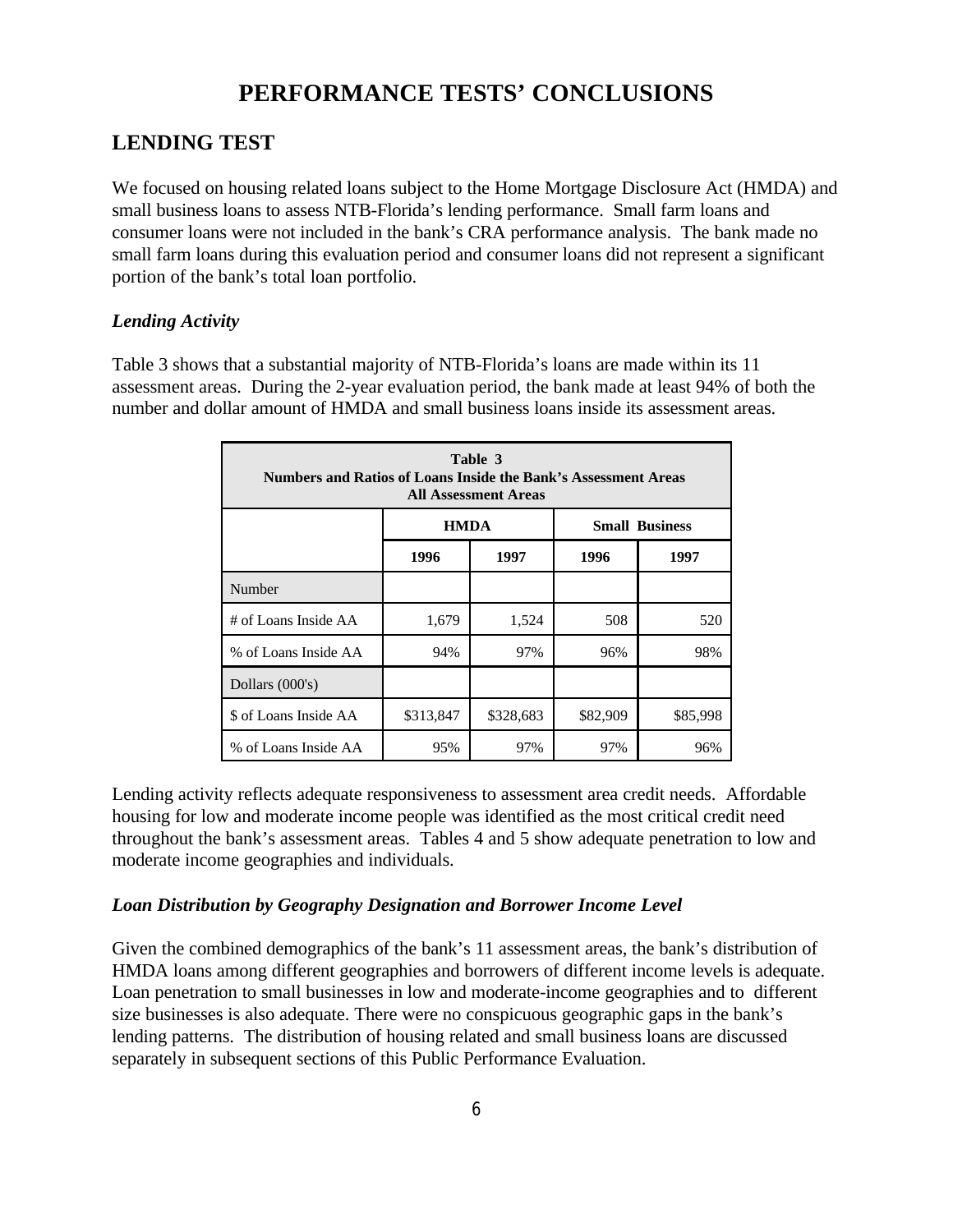### **Housing Related Loans**

NTB-Florida conducts its lending business and CRA activities through relationship building and referrals. In urban areas like Miami-Dade County, the bank has built relationships with various local and state government loan programs and community development organizations. These organizations refer low and moderate-income prospects to the bank. The number of low and moderate-income referrals for affordable housing depends upon these organizations' ability to procure annual government funding. During 1997, the number of low and moderate income referrals for affordable housing declined from 1996 levels. The main reason for the decline in referrals was a slow down in government funding for referring organizations. This decline in the number of HMDA loans to low and moderate-income geographies and individuals is demonstrated in Tables 4 and 5. To reverse the declining trends, the bank has added new referral sources while retaining existing referral sources.

The distribution of housing-related loans originated in low and moderate-income geographies is adequate. Table 4 shows that HMDA loans originated in low income geographies during 1996 and 1997 were 2% and 1%, respectively. These percentages approximated the 1% of owneroccupied units in low income census tracts. During 1996, 10% (by number) of HMDA loans originated in moderate income geographies, while slightly lower, in near the 14% of owneroccupied units in moderate income geographies. Because of a reduction in referrals, the level of HMDA lending to persons residing in moderate-income geographies declined during 1997.

|                                  |                                    | <b>Table 4</b><br><b>Geographic Distribution of HMDA Loans</b><br><b>All Assessment Areas</b> |                                                       |               |         |               |              |      |              |      |  |  |  |  |
|----------------------------------|------------------------------------|-----------------------------------------------------------------------------------------------|-------------------------------------------------------|---------------|---------|---------------|--------------|------|--------------|------|--|--|--|--|
| Geographic<br><b>Designation</b> | Owner Occupied<br>Housing by Tract |                                                                                               |                                                       |               | 1996    |               | 1997         |      |              |      |  |  |  |  |
| by Income<br><b>Level</b>        | # (000)                            | $\%$                                                                                          | #                                                     | $\frac{0}{0}$ | \$(000) | $\frac{0}{0}$ | #            | $\%$ | \$(000)      | $\%$ |  |  |  |  |
| Low Income                       | 26                                 | 1%                                                                                            | 37                                                    | 2%            | 1,674   | 1%            | 13           | 1%   | 528          | nil  |  |  |  |  |
| Moderate                         | 257                                | 14%                                                                                           | 163                                                   | 10%           | 13,421  | 4%            | 80           | 5%   | 10,792       | 3%   |  |  |  |  |
| Middle                           | 945                                | 52%                                                                                           | 521                                                   | 31%           | 71,414  | 23%           | 563          | 37%  | 94,886       | 29%  |  |  |  |  |
| Upper                            | 605                                | 33%                                                                                           | 57%<br>226,742<br>72%<br>868<br>57%<br>956<br>222,477 |               |         |               |              |      | 68%          |      |  |  |  |  |
| N/A                              | $\mathbf{0}$                       | 0%                                                                                            | $\overline{2}$                                        | nil           | 596     | nil           | $\mathbf{0}$ | 0%   | $\mathbf{0}$ | 0%   |  |  |  |  |
| Total                            | 1,833                              | 100%                                                                                          | 1,679                                                 | 100%          | 313,847 | 100%          | 1,524        | 100% | 328,683      | 100% |  |  |  |  |

Source: FFIEC, 1996 HMDA Data and 1997 HMDA Loan Register

The bank demonstrates comparable performance in low and moderate-income geographies when compared to 1996 aggregate HMDA lending by all financial institutions within its 11 assessment areas. The bank's 2% HMDA penetration in low income geographies during 1996 slightly exceeded the 1.2% percent aggregate lending by all financial institutions in low income tracts. The bank's 10% lending in moderate-income tracts during 1996 was the same as the 10% aggregate lending by all financial institutions. Aggregate HMDA data for 1997 was not available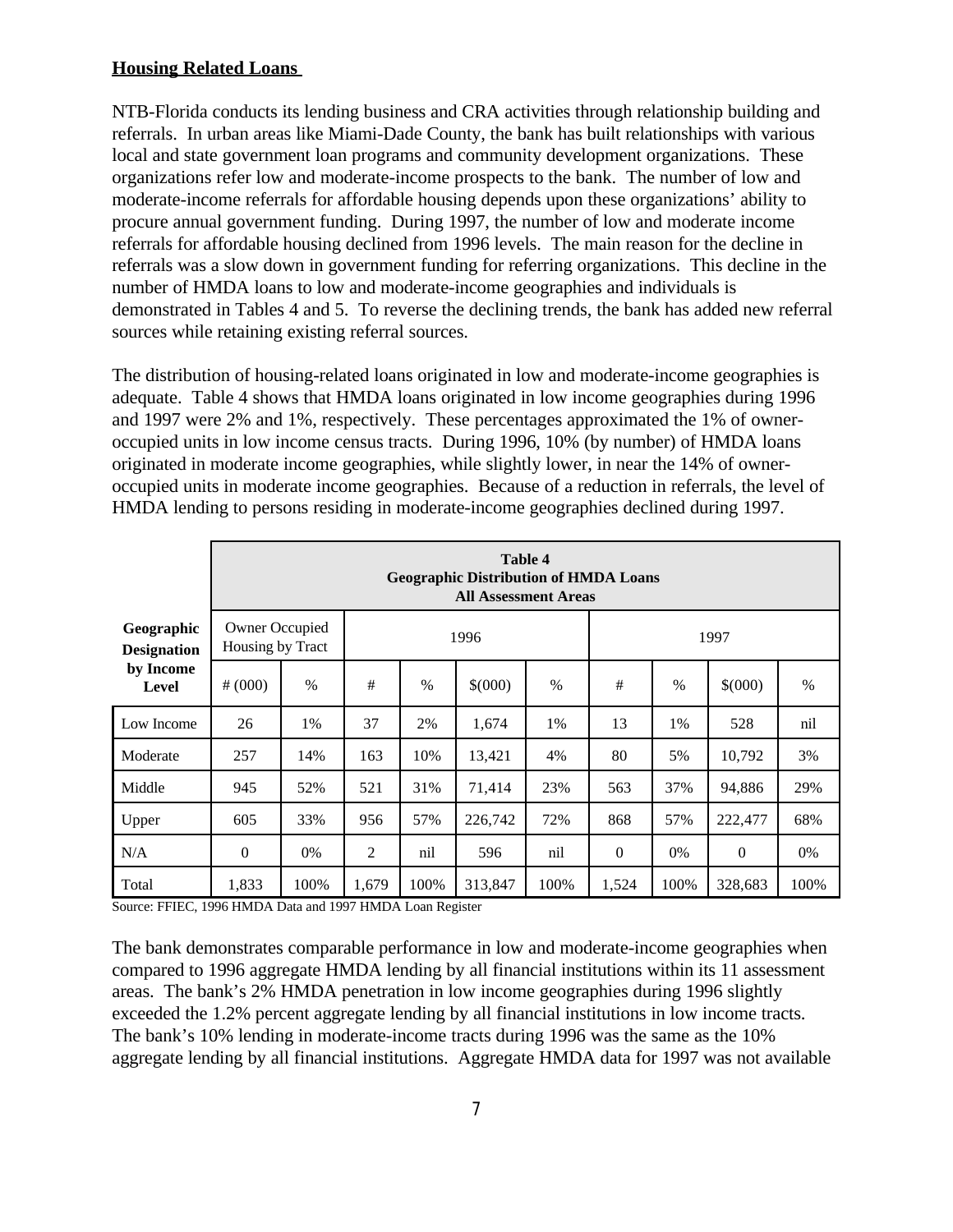when this Public Performance Evaluation was written.

The bank's distribution of HMDA loans to low and moderate-income borrowers is adequate. Table 5 shows that the percent of HMDA loans originated to low and moderate income borrowers during 1996 was 6% and 14%, respectively. These percentages are comparable to the 6% and 18% aggregate lending to low and moderate income borrowers, respectively, by all financial institutions within the bank's 11 assessment areas. A significant decrease in both the number and percent of HMDA loans to low and moderate-income borrowers occurred during 1997. The reason for these declines is a decrease in referrals, explained earlier. Aggregate data was not available for 1997.

|                           |                                        | Table 5<br>Distribution of HMDA Loans by Borrower Income Level<br><b>All Assessment Areas</b> |                                                |        |         |      |       |      |         |      |  |  |  |  |
|---------------------------|----------------------------------------|-----------------------------------------------------------------------------------------------|------------------------------------------------|--------|---------|------|-------|------|---------|------|--|--|--|--|
| <b>Borrower</b><br>Income | Families in<br><b>Assessment Areas</b> |                                                                                               |                                                |        | 1996    |      | 1997  |      |         |      |  |  |  |  |
| <b>Levels</b>             | # (000)                                | $\%$                                                                                          | #                                              | $\%$   | \$(000) | $\%$ | #     | $\%$ | \$(000) | $\%$ |  |  |  |  |
| Low Income                | 356                                    | 19%                                                                                           | 104                                            | 6%     | 3,843   | 1%   | 57    | 4%   | 2,411   | 1%   |  |  |  |  |
| Moderate                  | 338                                    | 18%                                                                                           | 238                                            | 14%    | 13,737  | 4%   | 161   | 11%  | 9,483   | 3%   |  |  |  |  |
| Middle                    | 412                                    | 22%                                                                                           | 132                                            | 8%     | 9,711   | 3%   | 84    | 6%   | 6,725   | 2%   |  |  |  |  |
| Upper                     | 769                                    | 41%                                                                                           | 1,089<br>65%<br>265,024<br>85%<br>1,141<br>74% |        |         |      |       |      | 291,685 | 88%  |  |  |  |  |
| N/A                       | 7%                                     | 81                                                                                            | 5%                                             | 18,379 | 6%      |      |       |      |         |      |  |  |  |  |
| Total                     | 1,875                                  | 100%                                                                                          | 1,679                                          | 100%   | 313,847 | 100% | 1,524 | 100% | 328,683 | 100% |  |  |  |  |

Source: FFIEC, 1996 HMDA Data and 1997 HMDA Loan Register

### **Small Business Loans**

The bank geographic distribution of small business loans in low income geographies is adequate. Table 6 shows that loan penetration for the number and dollar amount of small business loans in low income geographies was 3% during this evaluation period. This penetration range was comparable to the 5% of businesses located in low income geographies.

The bank has adequate penetration of small business loans in moderate income geographies. Table 6 shows that loan penetration for the number and dollar amount of small business loans ranged from 16% to 27% during this evaluation period. This penetration range approximates the 19% of businesses located in moderate income geographies.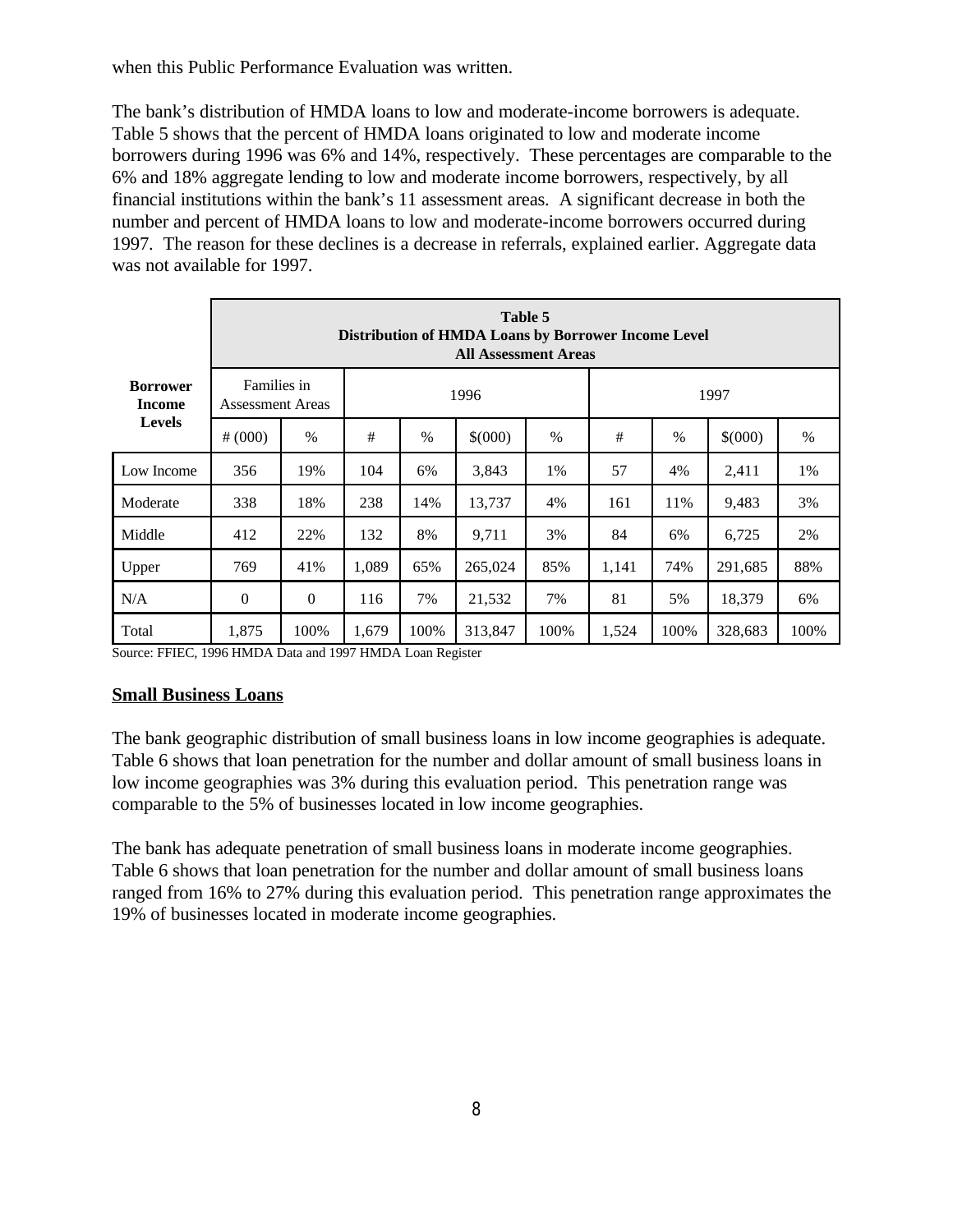|                     | Table 6<br><b>Geographic Distribution of Small Business Loans</b><br><b>All Assessment Areas</b> |               |     |      |         |      |      |      |         |      |  |  |  |  |  |
|---------------------|--------------------------------------------------------------------------------------------------|---------------|-----|------|---------|------|------|------|---------|------|--|--|--|--|--|
| Geography           | <b>Businesses By</b><br>Location                                                                 |               |     |      | 1996    |      | 1997 |      |         |      |  |  |  |  |  |
| Designation         | #                                                                                                | $\frac{9}{6}$ | #   | $\%$ | \$(000) | $\%$ | #    | %    | \$(000) | $\%$ |  |  |  |  |  |
| Low Income          | 16,723                                                                                           | 5%            | 16  | 3%   | 2.719   | 3%   | 15   | 3%   | 2,534   | 3%   |  |  |  |  |  |
| Moderate Income     | 60,354                                                                                           | 19%           | 111 | 22%  | 22,248  | 27%  | 83   | 16%  | 17,161  | 20%  |  |  |  |  |  |
| Middle Income       | 143,799                                                                                          | 45%           | 187 | 37%  | 26,746  | 32%  | 240  | 46%  | 34,814  | 40%  |  |  |  |  |  |
| <b>Upper Income</b> | 101.776<br>31%<br>38%<br>38%<br>182<br>35%<br>37%<br>194<br>31,196<br>31,489                     |               |     |      |         |      |      |      |         |      |  |  |  |  |  |
| Total               | 322,652                                                                                          | 100%          | 508 | 100% | 82,909  | 100% | 520  | 100% | 85,998  | 100% |  |  |  |  |  |

Source: Dun & Bradstreet, Inc. and Bank prepared Small Business Data Collection Register

Table 7 shows adequate loan penetration among business customers of different size. In 1996 and 1997, 66% and 61% of business loans were for amounts of \$100,000 or less, respectively. During 1996, 74% of small business loans were to businesses with revenues less than \$1,000,000. This percentage declined to 61% during 1997 since referrals did not fall into true small business loan categories. For 1998, and beyond, the bank is exploring additional referral sources for opportunities to make additional loans to businesses with gross annual revenues  $\le$  \$1 million within its assessment areas.

| <b>Table 7</b><br>Distribution of Small Business Loans by Loan Size<br><b>All Assessment Areas</b> |                                                                |               |         |      |     |               |             |      |  |  |  |
|----------------------------------------------------------------------------------------------------|----------------------------------------------------------------|---------------|---------|------|-----|---------------|-------------|------|--|--|--|
| 1996<br>1997                                                                                       |                                                                |               |         |      |     |               |             |      |  |  |  |
| Loan Size                                                                                          | #                                                              | $\frac{0}{0}$ | \$(000) | $\%$ | #   | $\frac{0}{0}$ | $$^{(000)}$ | $\%$ |  |  |  |
| Less than or equal to \$100,000                                                                    | 333                                                            | 66%           | 14,956  | 18%  | 315 | 61%           | 13,765      | 16%  |  |  |  |
| Between \$100,000 and \$250,000                                                                    | 69                                                             | 13%           | 12,433  | 15%  | 92  | 18%           | 15,705      | 18%  |  |  |  |
| Greater than \$250,000                                                                             | 106                                                            | 21%           | 55,520  | 67%  | 113 | 21%           | 56,528      | 66%  |  |  |  |
| Total                                                                                              | 100%<br>100%<br>508<br>100%<br>82,909<br>100%<br>520<br>85,998 |               |         |      |     |               |             |      |  |  |  |

Source: Bank prepared Small Business Data Collection Register

#### *Community Development Lending*

NTB-Florida's community development lending is adequate, given available opportunities. During 1996 and 1997, the bank made 41 community development loans totaling \$5,338,000. Most of these loans (60%) were for multifamily housing projects targeted for low and moderateincome persons. Approximately one-third (31%) of community development loans were made in Miami-Dade County. Twenty-eight percent (28%) of the loans were made in Sarasota County.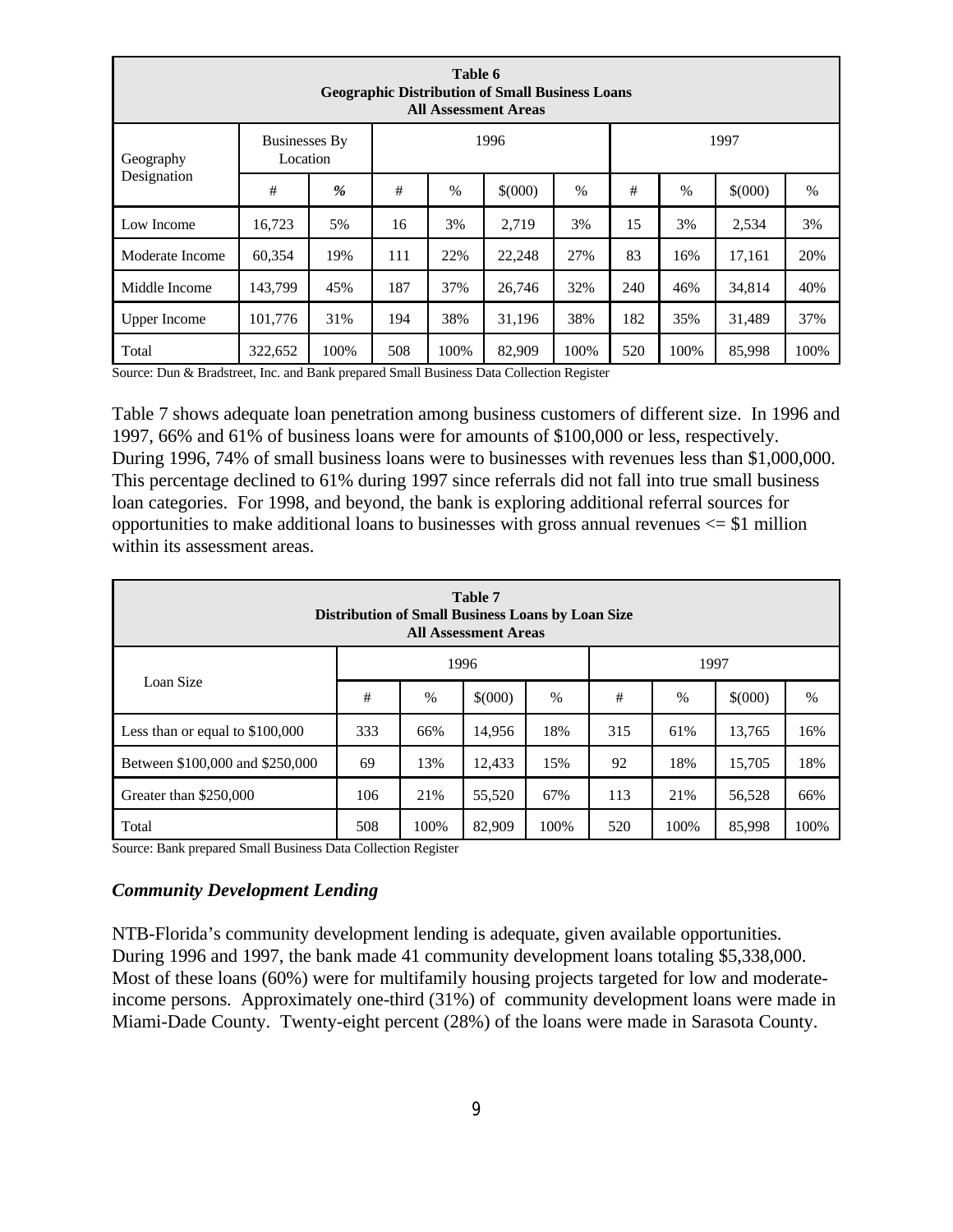### *Flexible Lending Programs*

NTB-Florida uses flexible lending programs to serve its assessment area credit needs. Descriptions of flexible programs follow. Production numbers for the programs are not shown because the number and dollar amount of loans under these programs have been considered in the analysis of lending distribution by geographic and borrower income.

*C Home Buyers Mortgage Product*

The bank's proprietary affordable housing mortgage program is targeted to low and moderate income home buyers. The program offers 30 year, fixed rate mortgages with flexible underwriting criteria. Private mortgage insurance (PMI) is not required under the program. Borrowers with loan-to-value ratios exceeding 90% are allowed to pay the bank an amount equal to the monthly PMI premium and have the bank credit this amount to the principal until the loan balance reaches a 90% loan-to-value ratio.

The bank also utilizes its Home Buyers mortgage product in conjunction with the Miami-Dade County Surtax Loan Program. The Miami-Dade County Surtax Loan Program was established to provide opportunities to low and moderate income families to purchase homes using private financing for first mortgages and public funds for below market rate second mortgages.

< *Housing Finance Authority of Broward County Lender's Program*

This Broward County program provides low and moderate income borrowers with assistance in obtaining mortgage financing from participating lenders. Loans are provided for construction projects, permanent loans or purchases, or rehabilitation of Broward County properties located. Flexible underwriting criteria for single family homes include higher than standardized debt to income ratios up to 35% for housing expenses and up to 45% for total debt expense. Closing costs can be a gift, a seller concession, or unsecured borrowings.

### **INVESTMENT TEST**

NTB-Florida's qualified community development investments are adequate, given available opportunities. During this evaluation period, the bank made \$2,181,000 in qualified investments. A breakdown of qualified investments is shown below:

- \$1,000,000 investment in the Florida Housing Tax Credit Fund II (FHTCF). This is the second in a series of partnerships formed to invest in projects that address housing needs of low income families within the State of Florida. The FHTCF is a limited partnership which will acquire, construct, rehabilitate, operate and dispose of low income housing developments in Florida eligible for federal low income housing tax credits. The total capital investment by the eight limited partners was \$25 million. This bank's portion was \$1 million
- \$250,000 Government National Mortgage Association (GNMA) bond pool. The Miami-Dade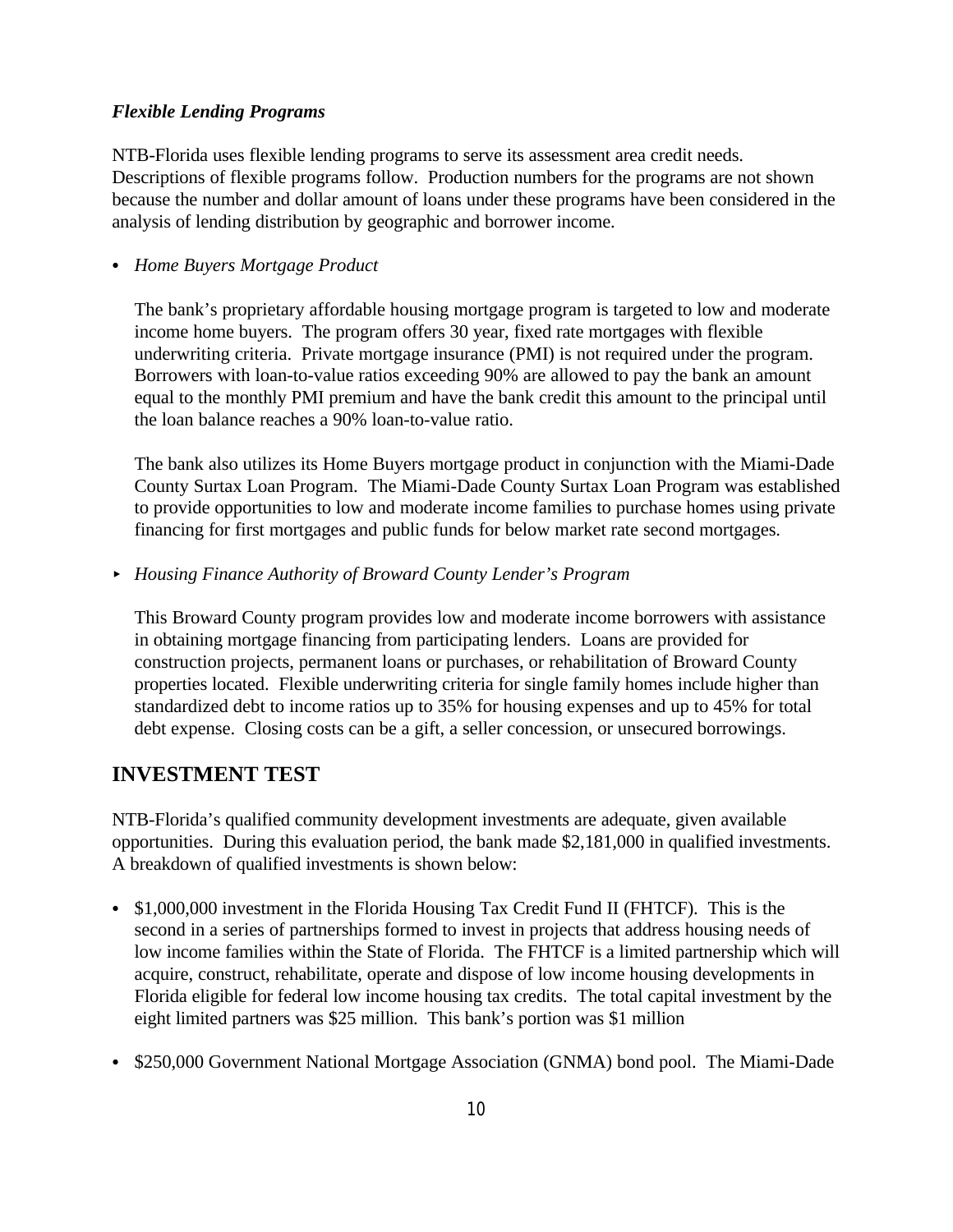County Housing Finance Authority (HFA) issued single family revenue bonds to alleviate the affordable housing shortages and provide financing for low and moderate-income first time home buyers. The GNMA pools are comprised of first mortgage liens on single family residences located in Miami-Dade County. Loans were made to low and moderate-income families.

- $\bullet$  \$931,000 in contributions and donations to organizations in the bank's 11 county assessment areas that:
- engage in affordable housing rehabilitation and construction;
- promote community development in low and moderate income areas;
- serve low and moderate income housing or other community development needs;
- support activities needed by low and moderate income areas and persons to utilize credit or sustain economic development.

# **SERVICE TEST**

### *Accessibility of Delivery Systems*

NTB-Florida's delivery systems are reasonably accessible to different geographies and persons of different income levels. Given the demographics of the area and the bank's lending philosophy, the bank has an adequate distribution of branches in geographies of different incomes. The bank's target market is high income individuals. Consequently, the bank has no offices in low income geographies and only 12% of its offices in moderate income geographies. See table 8. Lending to low and moderate income individuals is accomplished primarily through referrals from nonprofit, governmental, and community development organizations and not via walk in traffic at the bank's network of offices.

|                                                                                                         | Table 8<br><b>Distribution of Branch Offices</b><br><b>All Assessment Areas</b> |     |          |       |          |       |  |  |  |  |  |  |  |  |
|---------------------------------------------------------------------------------------------------------|---------------------------------------------------------------------------------|-----|----------|-------|----------|-------|--|--|--|--|--|--|--|--|
| <b>Families</b><br><b>Branches</b><br><b>Tract Income</b><br><b>Census Tracts</b><br><b>Designation</b> |                                                                                 |     |          |       |          |       |  |  |  |  |  |  |  |  |
| <b>Number</b><br><b>Number</b><br><b>Number</b><br><b>Percent</b><br><b>Percent</b><br><b>Percent</b>   |                                                                                 |     |          |       |          |       |  |  |  |  |  |  |  |  |
| Low Income                                                                                              | 75                                                                              | 6%  | 66,291   | 4%    | $\theta$ | $0\%$ |  |  |  |  |  |  |  |  |
| Moderate Income                                                                                         | 241                                                                             | 19% | 306,806  | 16%   | 3        | 12%   |  |  |  |  |  |  |  |  |
| Middle Income                                                                                           | 566                                                                             | 45% | 933,257  | 50%   | 10       | 42%   |  |  |  |  |  |  |  |  |
| <b>Upper Income</b>                                                                                     | 350                                                                             | 28% | 569,327  | 30%   | 11       | 46%   |  |  |  |  |  |  |  |  |
| <b>NA</b>                                                                                               | 23                                                                              | 2%  | $\Omega$ | $0\%$ | $\Omega$ | 0%    |  |  |  |  |  |  |  |  |
| Total<br>1,255<br>100%<br>24<br>100%<br>1,875,681<br>100%                                               |                                                                                 |     |          |       |          |       |  |  |  |  |  |  |  |  |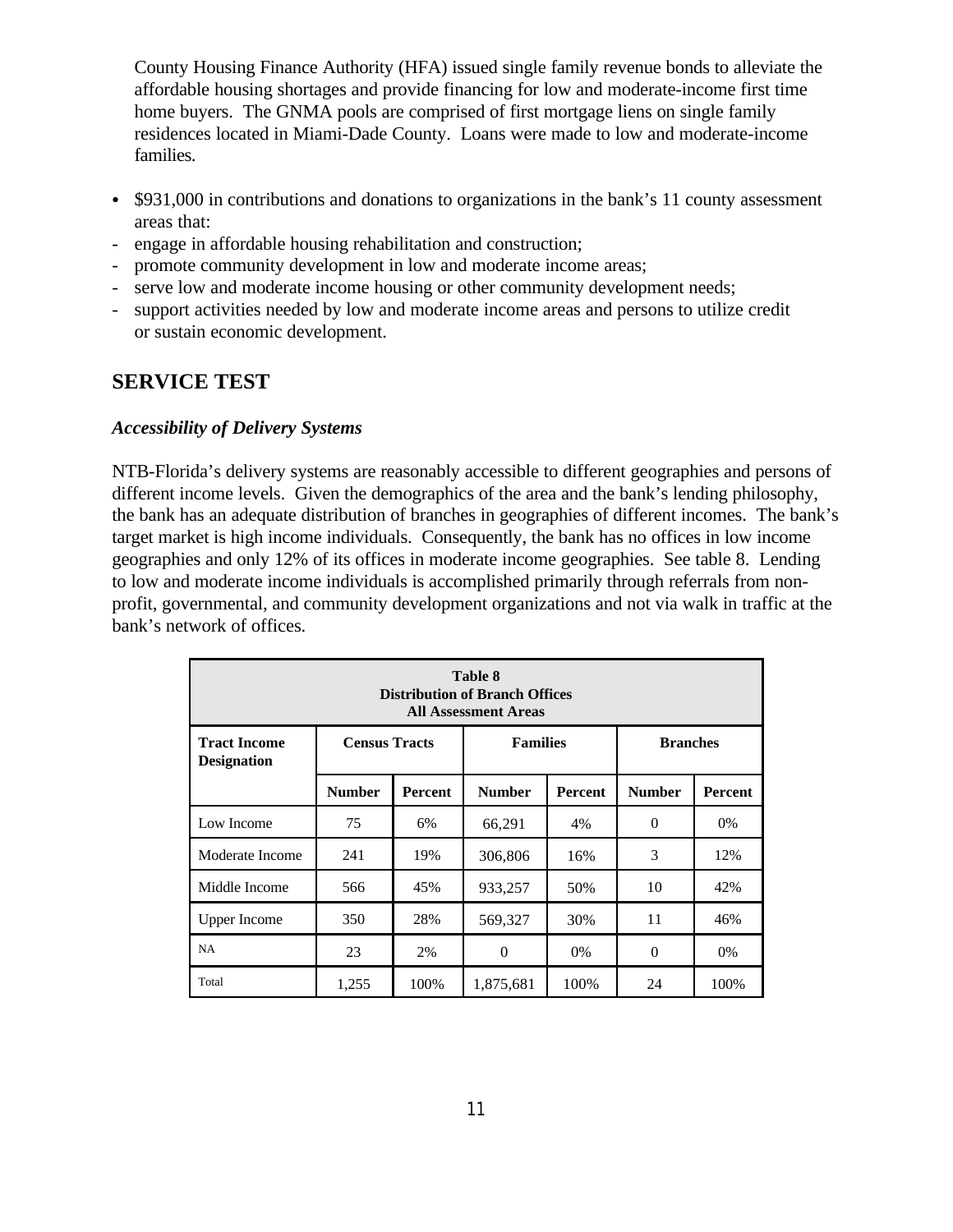### *Changes in Branch Locations*

NTB-Florida's record of opening and closing branches has not adversely affected the accessibility of its delivery systems. Six offices were opened during 1996 and 1997, one in a moderate income tract, two in middle income tracts, three in upper income tracts. No branches were closed during this period. A branch closing policy has been approved and adopted by the Board of Directors. This policy assesses the impact of branch closings on the affected community.

### *Business Hours and Services*

Business hours for the bank's 24 full service offices are tailored to the convenience and needs of respective assessment areas. There is no significant difference in operating hours between the offices. Standard business hours for bank lobbies are 8:30 am - 4:00 pm Monday through Friday. Thirteen offices have drive-thru facilities whose standard operating hours are the same as bank lobbies. Some offices are open until 6:00 pm on Fridays. No offices are open on Saturdays.

### *Community Development Services*

NTB-Florida has provided a relatively high level of community development services. These community development services primarily relate to providing technical assistance, training, and fund raising activities for over eighteen organizations involved in community development activities. Examples of community development services provided include:

- < *Credit Education/Credit Counseling.* During 1996 and 1997, the bank conducted, participated in, or sponsored 46 credit counseling, credit education and general banking education seminars. These sessions reached more than 1,200 low and moderate income individuals within the bank's assessment areas. Some of these seminars are conducted jointly with local community development organizations servicing low and moderate income individuals and areas.
- < *Little Haiti Housing Association*. A bank officer serves on the fund raising and finance committee of this non-profit community development organization that provides affordable housing for low income families. The association serves Miami-Dade County.
- < *Broward County Housing Finance Authority*. A bank officer is a member of the loan committee of the governmental agency that provides affordable housing for low and moderate income families. The organization assists low and moderate income borrowers in obtaining financing from a construction loans, permanent loans and rehabilitation loans.
- < *Allapattah Business Development Authority*. A bank officer provides technical assistance to this non-profit community development corporation located in a low-to moderate-income area in the City of Miami. The bank officer assists with evaluating loan applications. The primary mission of this organization is to promote the economic development of the Allapattah area with the assistance of the City of Miami.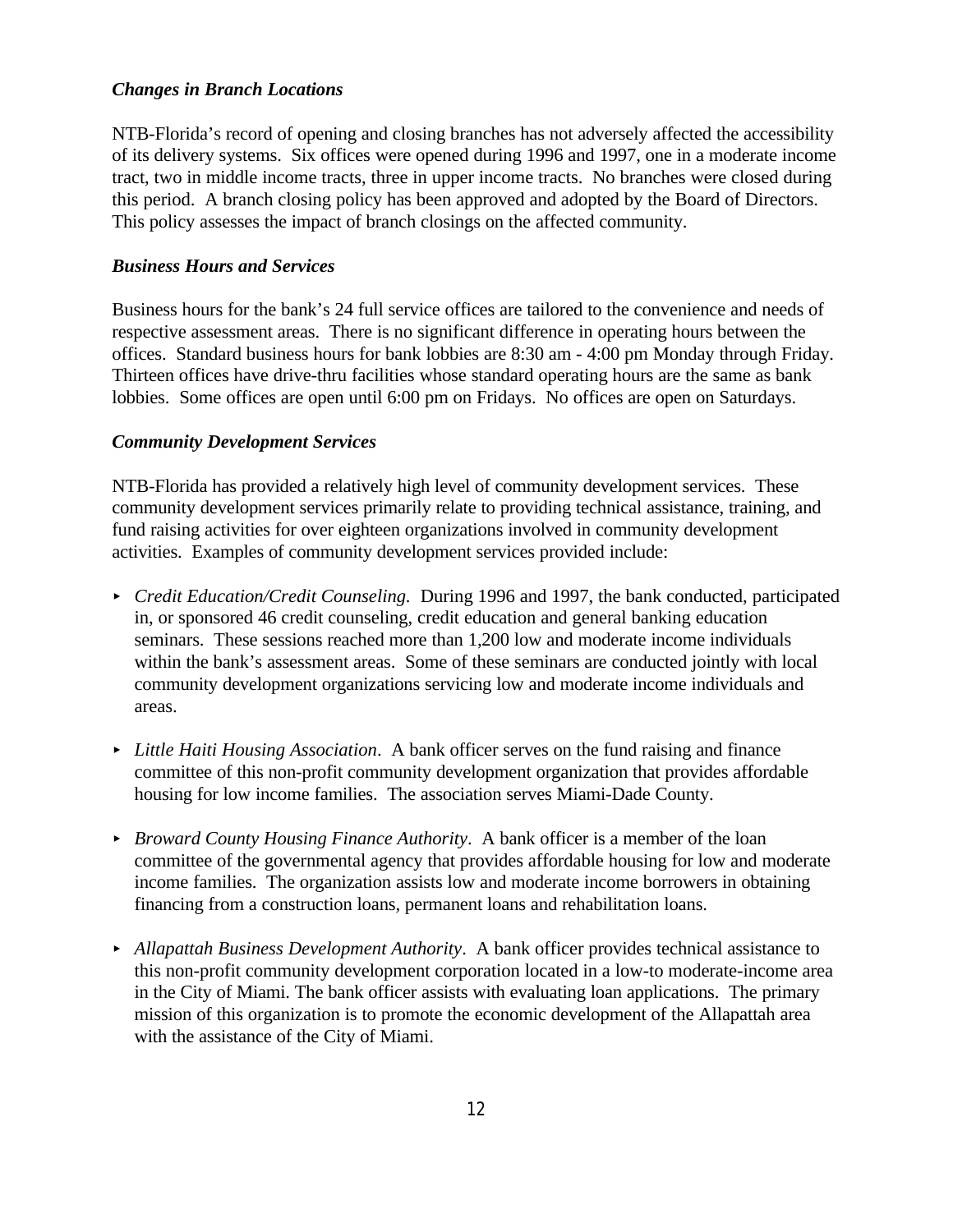- *Community Financing Consortium.* A consortium of banks that provide below market rate financing to construct, rehabilitate, and purchase existing residential and commercial properties in Palm Beach, Martin, and Broward Counties. Lending efforts are targeted at low and moderate income persons. Bank officers are on the residential loan committee and the mortgage loan credit committee.
- **EX Consumer Credit Counseling of SW Florida.** A bank officer attends meetings of this nonprofit organization. The purpose of the meetings attended was to review the home loan needs of low and moderate income clients as they complete their debt management program.

# **FAIR LENDING REVIEW**

No violations of the substantive provisions of the anti-discrimination laws or regulations are identified. NTB-Florida's fair lending policies, procedures, and training programs are satisfactory.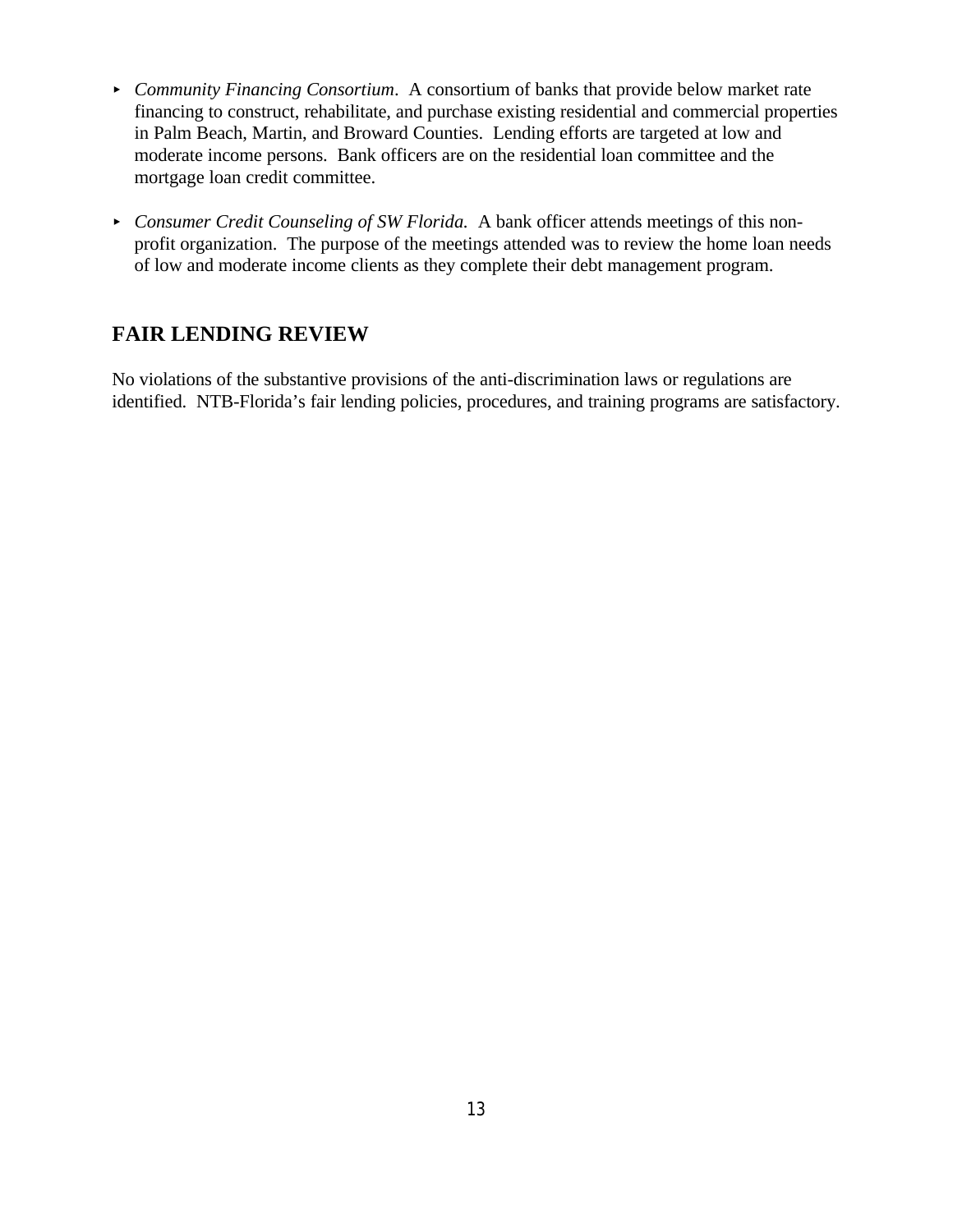# **Miami-Dade County, Florida**

# **Miami-Dade County Performance Test Conclusions**

NTB-Florida's CRA performance rating in Miami-Dade County is consistent with the bank's overall CRA rating.

# **Miami-Dade County Demographic Information**

Tables 9 and 10 show Miami-Dade County assessment area demographic data. Table 9 shows the distribution of geographies, families and population by census tract income level. Table 10 shows housing stock demographics by census tract income level. The Department of Housing and Urban Development (HUD) updated median family income for Miami-Dade County was \$39,200 in 1998. The median housing value was \$100,570 with a median year built of 1968. Seventeen percent (17%) of the households had incomes below the poverty level.

| Table 9<br><b>Demographic Information by Census Tract Income Level</b><br><b>Miami-Dade County</b> |                                                                                        |      |    |               |    |      |    |      |   |      |     |      |  |
|----------------------------------------------------------------------------------------------------|----------------------------------------------------------------------------------------|------|----|---------------|----|------|----|------|---|------|-----|------|--|
|                                                                                                    | <b>NA</b><br>Low<br><b>Middle</b><br><b>Moderate</b><br><b>Total</b><br><b>Upper</b>   |      |    |               |    |      |    |      |   |      |     |      |  |
|                                                                                                    | #                                                                                      | $\%$ | #  | $\frac{0}{0}$ | #  | $\%$ | #  | $\%$ | # | $\%$ | #   | %    |  |
| <b>Census Tracts</b>                                                                               | 36                                                                                     | 14%  | 57 | 21%           | 96 | 36%  | 75 | 28%  | 3 | 1%   | 267 | 100% |  |
| Families (000)                                                                                     | $\theta$<br>38<br>192<br>40%<br>33%<br>100%<br>8%<br>90<br>19%<br>165<br>0%<br>485     |      |    |               |    |      |    |      |   |      |     |      |  |
| Population (000)                                                                                   | 178<br>39%<br>$\theta$<br>100%<br>19%<br>32%<br>0%<br>1,937<br>9%<br>376<br>764<br>619 |      |    |               |    |      |    |      |   |      |     |      |  |

Source: 1990 Census, U.S. Bureau of the Census

| Table 10<br><b>Housing Stock Demographics</b><br><b>Miami-Dade County</b>                                                                                      |         |     |     |     |      |      |  |  |  |  |  |  |
|----------------------------------------------------------------------------------------------------------------------------------------------------------------|---------|-----|-----|-----|------|------|--|--|--|--|--|--|
| <b>Number</b><br>% Rental<br>% Vacant<br>% Total<br>% Multifamily<br>% Owner<br><b>CT</b> Income Level<br>of Units<br><b>Units</b><br><b>Units</b><br>Occupied |         |     |     |     |      |      |  |  |  |  |  |  |
| 71,485<br>17%<br>70%<br>13%<br>100\%<br>Low Income                                                                                                             |         |     |     |     |      |      |  |  |  |  |  |  |
| Moderate Income                                                                                                                                                | 150,066 | 32% | 58% | 10% | 100% | 21%  |  |  |  |  |  |  |
| Middle Income                                                                                                                                                  | 292,074 | 53% | 38% | 10% | 100% | 36%  |  |  |  |  |  |  |
| <b>Upper Income</b>                                                                                                                                            | 257,663 | 63% | 26% | 11% | 100% | 29%  |  |  |  |  |  |  |
| <b>TOTAL</b>                                                                                                                                                   | 771,288 |     |     |     |      | 100% |  |  |  |  |  |  |

Source: 1990 Census, U.S. Bureau of the Census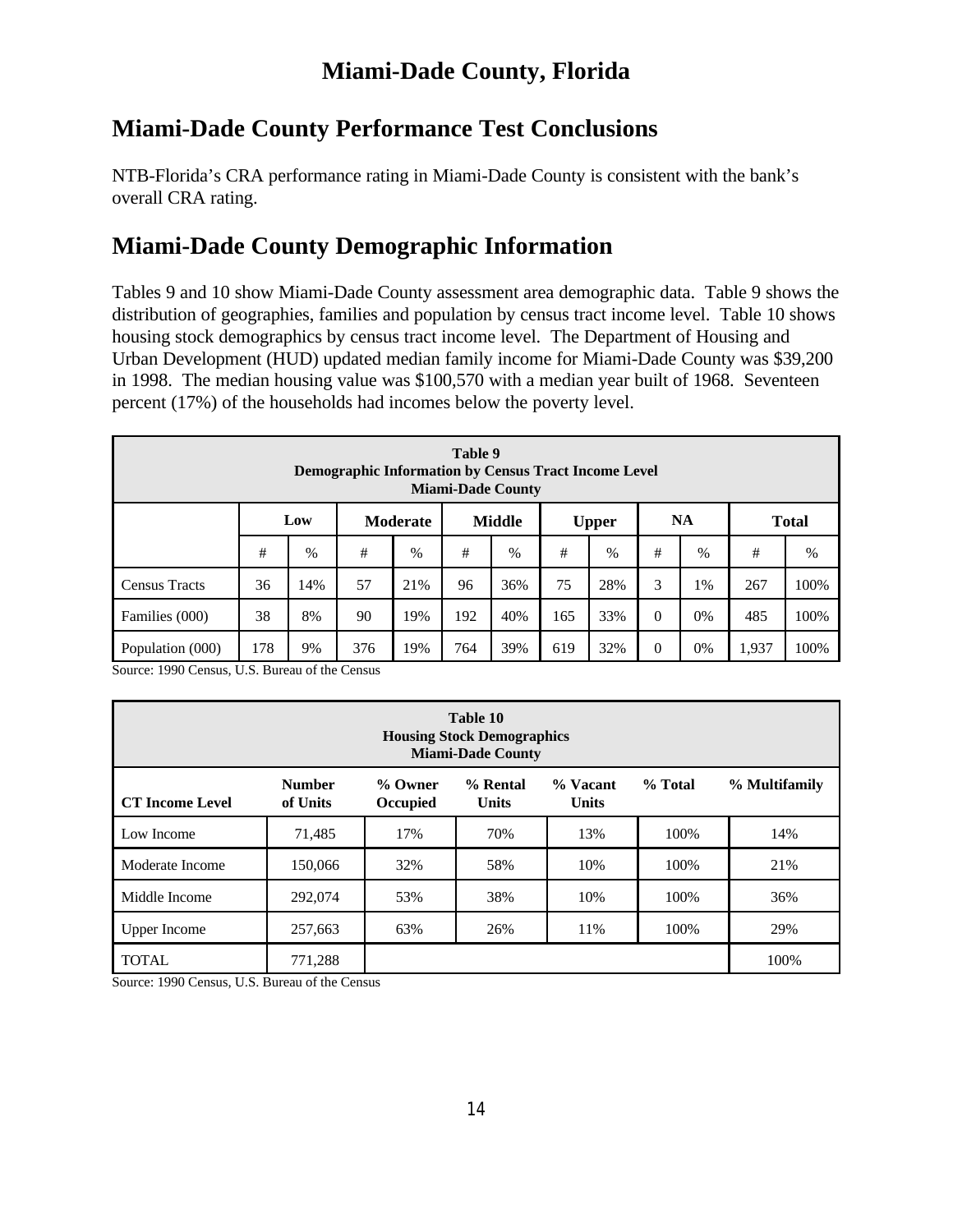# **LENDING TEST**

NTB-Florida's Miami-Dade County's lending test performance is consistent with the bank's overall lending performance.

### *Loan Distribution by Geography Designation and Borrower Income Level*

The bank's distribution of HMDA loans among different geographies and borrowers of different income levels is adequate, given Miami-Dade County demographics. Loan penetration to small businesses in low and moderate income geographies and to different size businesses is also adequate. There are no conspicuous geographic gaps in the bank's lending patterns.

### **Housing Related Loans**

NTB-Florida lends through relationship building and referrals. The bank has built Miami-Dade County relationships with local and state government sponsored loan programs and community development organizations. These organizations refer low and moderate income prospects to the bank. The number of low and moderate income referrals for affordable housing is dependent upon these organizations receiving annual government funding. During 1996 and 1997, the bank's major sources of low and moderate income referrals were the: Miami Beach Development Corporation, Greater Miami Neighborhoods, East Little Havana Community Development Corporation (CDC), Miami-Miami-Dade County Surtax Lottery Program, New Washington Heights CDC, Opa-Locka CDC, Monticello Estates and Richmond Heights Developments.

During 1997, the number of low and moderate income loan referrals for affordable housing declined from 1996 levels. The main reason for the decline in referrals was a slow down in government funding for referring organizations. This decline in the number of HMDA loans to low and moderate income geographies and individuals can be seen in Tables 11 and 12.

The distribution of housing-related loans originated in low and moderate-income geographies was adequate. Table 11 shows that the 5% and 3%, respectively, of HMDA loans originated in low income geographies during 1996 and 1997 approximated the 3% of owner-occupied units in low income geographies. During 1996, the 17% (by number) of HMDA loans originated in moderate income geographies exceeded the 13% of owner-occupied units in moderate income geographies. The level of HMDA lending to persons residing in moderate income geographies declined to 8% during 1997 because of a decrease in loan referrals from organizations serving the housing needs of low and moderate income families. However, 1997 HMDA lending levels to moderate income geographies remained adequate.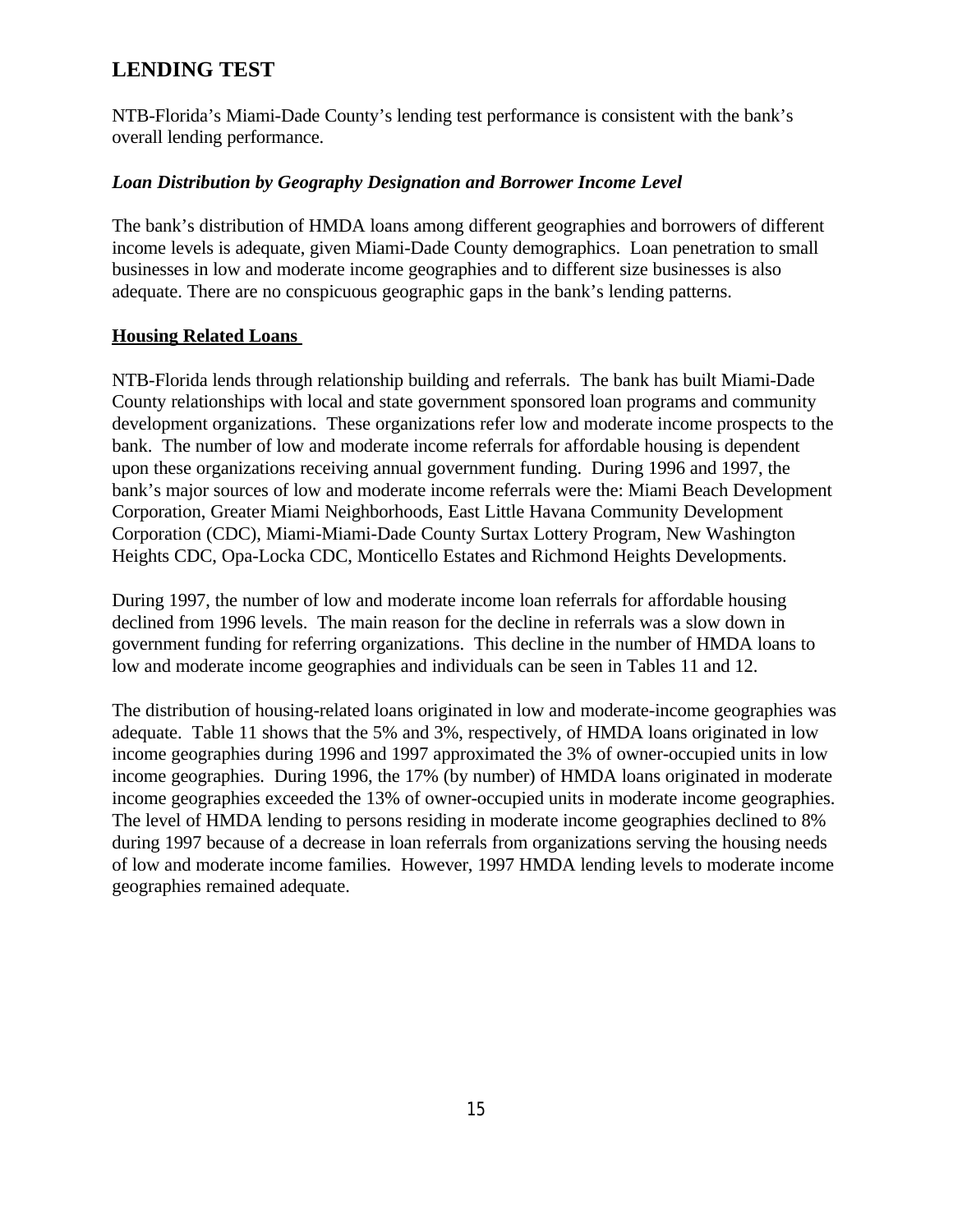|                                  |                                    | Table 11<br><b>Geographic Distribution of HMDA Loans</b><br><b>Miami-Dade County</b> |                  |                                                 |                |      |                  |       |                  |                  |  |  |  |
|----------------------------------|------------------------------------|--------------------------------------------------------------------------------------|------------------|-------------------------------------------------|----------------|------|------------------|-------|------------------|------------------|--|--|--|
| Geographic<br><b>Designation</b> | Owner Occupied<br>Housing by Tract |                                                                                      |                  | 1996<br>1997                                    |                |      |                  |       |                  |                  |  |  |  |
| by Income<br><b>Level</b>        | #                                  | $\frac{0}{0}$                                                                        | #                | \$(000)<br>\$(000)<br>$\%$<br>#<br>$\%$<br>$\%$ |                |      |                  |       |                  |                  |  |  |  |
| Low Income                       | 11,280                             | 3%                                                                                   | 19               | 5%                                              | 945            | 2%   | 8                | 3%    | 245              | nil              |  |  |  |
| Moderate                         | 48,881                             | 13%                                                                                  | 62               | 17%                                             | 4,818          | 8%   | 22               | 8%    | 5,013            | 8%               |  |  |  |
| Middle                           | 154,162                            | 41%                                                                                  | 87               | 24%                                             | 10,174         | 16%  | 56               | 21%   | 7,773            | 12%              |  |  |  |
| Upper                            | 161,683                            | 43%                                                                                  | 190              | 54%                                             | 46,971         | 74%  | 179              | 68%   | 54,068           | 80%              |  |  |  |
| N/A                              | $\mathbf{0}$                       | 0%                                                                                   | $\boldsymbol{0}$ | 0%                                              | $\overline{0}$ | 0%   | $\boldsymbol{0}$ | $0\%$ | $\boldsymbol{0}$ | $\boldsymbol{0}$ |  |  |  |
| Total                            | 376,006                            | 100%                                                                                 | 358              | 100%                                            | 62,908         | 100% | 265              | 100%  | 67,099           | 100%             |  |  |  |

Source: FFIEC, 1996 HMDA Data and 1997 HMDA Loan Register

 The bank demonstrated good performance in low and moderate-income geographies when compared to 1996 aggregate HMDA lending by all Miami-Dade County financial institutions. The bank's 5% HMDA penetration in low income geographies during 1996 exceeded the 3% aggregate lending by all financial institutions in low income tracts. The bank's 17% lending in moderate-income tracts during 1996 exceeded the 11% aggregate lending by all financial institutions in moderate-income geographies. Aggregate HMDA data for 1997 was not available when this Public Performance Evaluation was written.

The bank's distribution of HMDA loans to low and moderate-income borrowers was adequate. Table 12 shows that the percent of HMDA loans originated to low and moderate-income borrowers during 1996 was 15% and 22%, respectively. These percentages exceed the 4% and 14% aggregate lending to low and moderate-income borrowers, respectively, by all Miami-Dade County financial institutions. A significant decrease in both the number and percent of HMDA loans to low and moderate-income borrowers occurred during 1997 because of a decrease in referrals. Aggregate data was not available for 1997.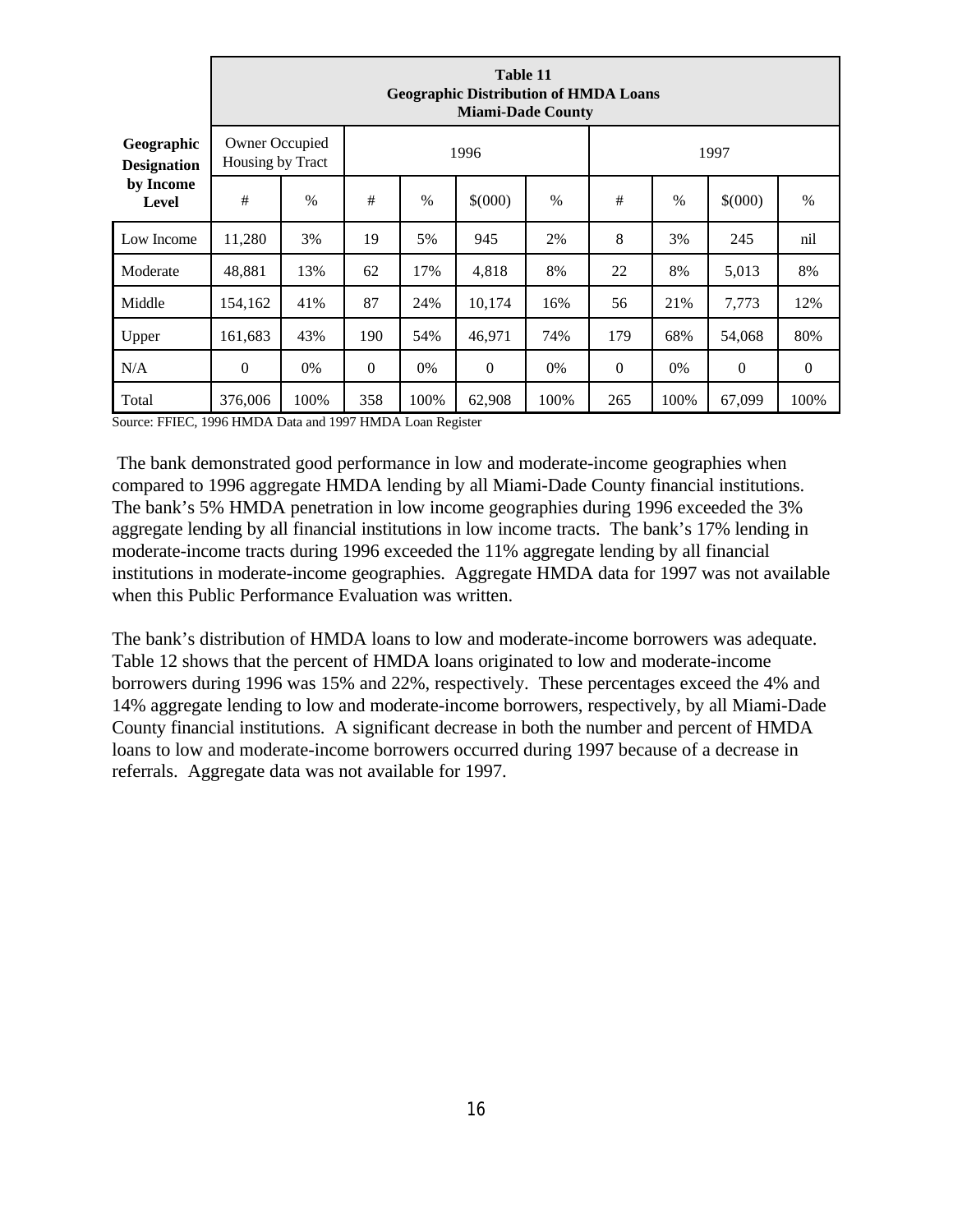|                                  |                                        | Table 12<br>Distribution of HMDA Loans by Borrower Income Level<br><b>Miami-Dade County</b> |      |                                                 |        |      |      |      |        |      |  |  |  |  |  |  |
|----------------------------------|----------------------------------------|---------------------------------------------------------------------------------------------|------|-------------------------------------------------|--------|------|------|------|--------|------|--|--|--|--|--|--|
| <b>Borrower</b><br><b>Income</b> | Families in<br><b>Assessment Areas</b> |                                                                                             | 1996 |                                                 |        |      | 1997 |      |        |      |  |  |  |  |  |  |
| <b>Levels</b>                    | #                                      | $\%$                                                                                        | #    | \$(000)<br>\$(000)<br>$\%$<br>#<br>$\%$<br>$\%$ |        |      |      |      |        |      |  |  |  |  |  |  |
| Low Income                       | 111,599                                | 23%                                                                                         | 52   | 15%                                             | 1,377  | 2%   | 20   | 8%   | 687    | 1%   |  |  |  |  |  |  |
| Moderate                         | 77,634                                 | 16%                                                                                         | 79   | 22%                                             | 3,649  | 6%   | 36   | 14%  | 1,620  | 2%   |  |  |  |  |  |  |
| Middle                           | 92,190                                 | 19%                                                                                         | 27   | 7%                                              | 1,863  | 3%   | 14   | 5%   | 1,005  | 2%   |  |  |  |  |  |  |
| Upper                            | 203,790                                | 42%                                                                                         | 149  | 42%                                             | 40,871 | 65%  | 153  | 57%  | 51,355 | 76%  |  |  |  |  |  |  |
| N/A                              | $\mathbf{0}$                           | 0%                                                                                          | 51   | 14%                                             | 15,148 | 24%  | 42   | 16%  | 12,432 | 19%  |  |  |  |  |  |  |
| Total                            | 485,213                                | 100%                                                                                        | 358  | 100%                                            | 62,908 | 100% | 265  | 100% | 67,099 | 100% |  |  |  |  |  |  |

Source: FFIEC, 1996 HMDA Data and 1997 HMDA Loan Register

#### **Small Business Loans**

Small business loans in low income geographies are adequately geographically distributed. Table 13 shows that loan penetration for the number of small business loans in low income geographies for 1996 and 1997 was 8% and 7%, respectively. This penetration level was slightly below, but comparable, to the 11% of businesses in low income geographies.

The bank has adequate penetration of small business loans in moderate income geographies. Table 13 shows that loan penetration for the number of small business loans for 1996 and 1997 was 23% and 22%, respectively. This penetration level was slightly higher than, but comparable to, the 20% of businesses in moderate income geographies.

|                     |                                  |      |     | Table 13 | <b>Geographic Distribution of Small Business Loans</b><br><b>Miami-Dade County</b> |      |     |               |         |      |
|---------------------|----------------------------------|------|-----|----------|------------------------------------------------------------------------------------|------|-----|---------------|---------|------|
| Geography           | <b>Businesses By</b><br>Location |      |     |          | 1996                                                                               |      |     |               | 1997    |      |
| Designation         | #                                | $\%$ | #   | $\%$     | $$^{(000)}$                                                                        | $\%$ | #   | $\frac{0}{0}$ | \$(000) | $\%$ |
| Low Income          | 6,769                            | 11%  | 12  | 8%       | 1,853                                                                              | 5%   | 12  | 7%            | 1,146   | 4%   |
| Moderate Income     | 12,308                           | 20%  | 37  | 23%      | 13,476                                                                             | 36%  | 37  | 22%           | 10,680  | 37%  |
| Middle Income       | 18,462                           | 30%  | 47  | 30%      | 8,505                                                                              | 22%  | 53  | 32%           | 7,627   | 27%  |
| <b>Upper Income</b> | 24,001                           | 39%  | 62  | 39%      | 13,918                                                                             | 37%  | 64  | 39%           | 9,031   | 32%  |
| Total               | 61,540                           | 100% | 158 | 100%     | 37,752                                                                             | 100% | 166 | 100%          | 28,484  | 100% |

Source: Dun & Bradstreet, Inc. and Bank prepared Small Business Data Collection Register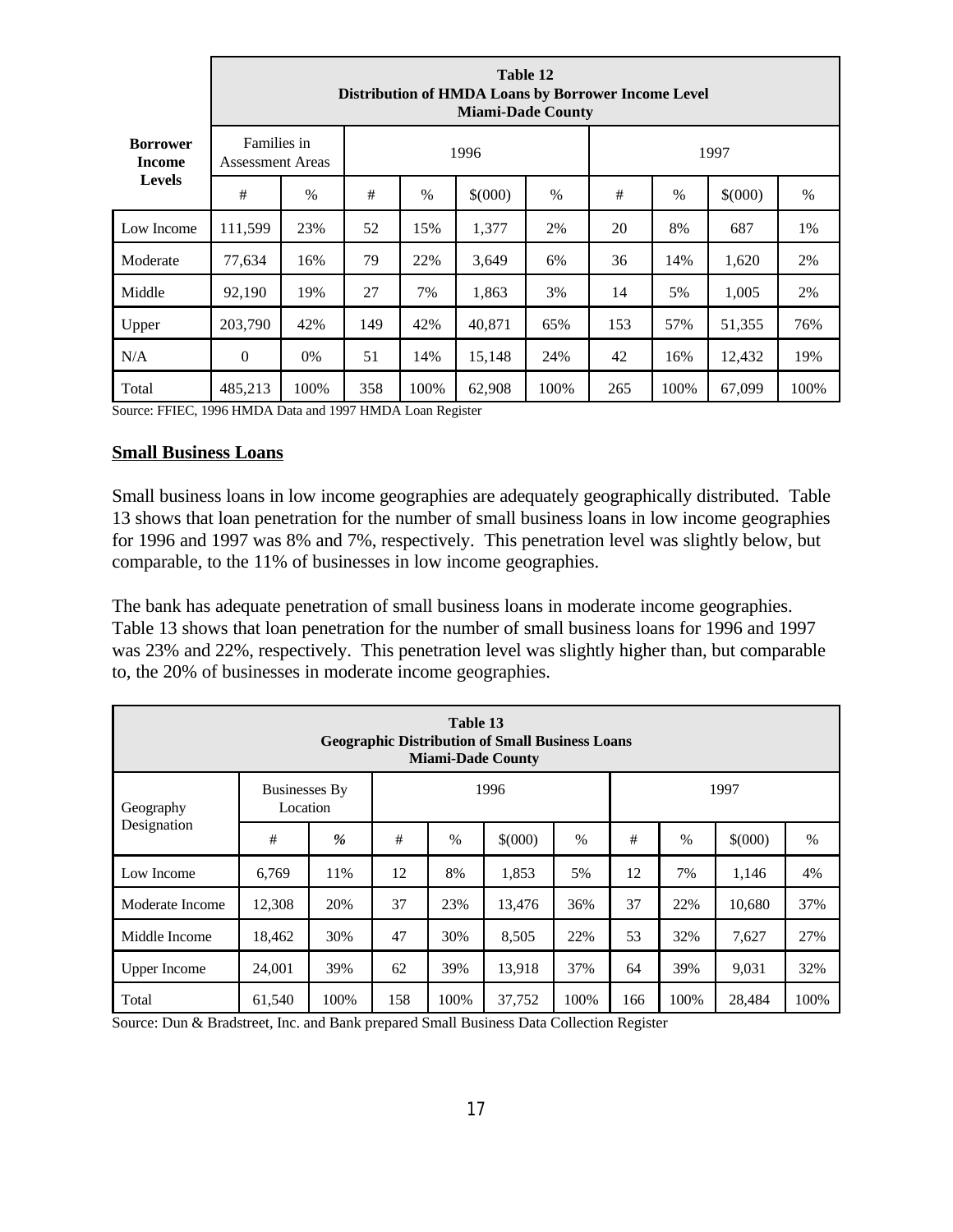Table 14 shows adequate loan penetration among business customers of different size. In 1996 and 1997, 50% and 58% of business loans were for amounts of \$100,000 or less, respectively. During 1996, 54% of small business loans were to businesses with revenues less than \$1,000,000. This percent declined to 38% during 1997 since referrals did not fall into true small business loan categories. For 1998, and beyond, the bank is exploring additional referral sources for opportunities to make additional loans to businesses with gross annual revenues  $\le$  \$1 million within its assessment areas.

|                                  | Table 14<br><b>Distribution of Small Business Loans by Loan Size</b><br><b>Miami-Dade County</b> |               |         |               |     |      |         |      |  |  |  |  |
|----------------------------------|--------------------------------------------------------------------------------------------------|---------------|---------|---------------|-----|------|---------|------|--|--|--|--|
| 1996<br>1997<br>Loan Size        |                                                                                                  |               |         |               |     |      |         |      |  |  |  |  |
|                                  | #                                                                                                | $\frac{0}{0}$ | \$(000) | $\frac{0}{0}$ | #   | $\%$ | \$(000) | $\%$ |  |  |  |  |
| Less than or equal to $$100,000$ | 79                                                                                               | 50%           | 4,069   | 11%           | 96  | 58%  | 4,526   | 16%  |  |  |  |  |
| Between \$100,000 and \$250,000  | 22                                                                                               | 14%           | 4,217   | 11%           | 28  | 17%  | 5,001   | 18%  |  |  |  |  |
| Greater than \$250,000           | 57                                                                                               | 36%           | 29,466  | 78%           | 42  | 25%  | 18,957  | 66%  |  |  |  |  |
| Total                            | 158                                                                                              | 100%          | 37,752  | 100%          | 166 | 100% | 28,484  | 100% |  |  |  |  |

Source: Bank prepared Small Business Data Collection Register

### *Community Development Lending*

The bank's Miami-Dade County community development lending is adequate. Six (6) community development loans totaling \$1,666,000 were made in Miami-Dade County during 1996 and 1997. Ninety-one percent (91%) of the total dollar amount was used to renovate 44 multifamily units targeted toward low and moderate-income families. A description of these multifamily projects follows:

- ► \$850,000 Funds used to renovate a 21 unit apartment building in a moderate-income area. The borrower has also been approved for \$210,000 in Community Block Grant funds which will also be applied towards building renovation.
- $\triangleright$  \$675,000 Funds used to rehabilitate a 23 unit apartment building in a moderate income tract in a predominantly Hispanic area known as "Little Havana". The apartment building has HUD Section 8 low income tenants.

### *Flexible Lending Programs*

Descriptions of the bank's flexible lending programs are included in the Public CRA Performance Evaluation which discusses all 11 combined assessment areas. All NTB-Florida offices participate in the bank's flexible lending programs.

### **INVESTMENT TEST**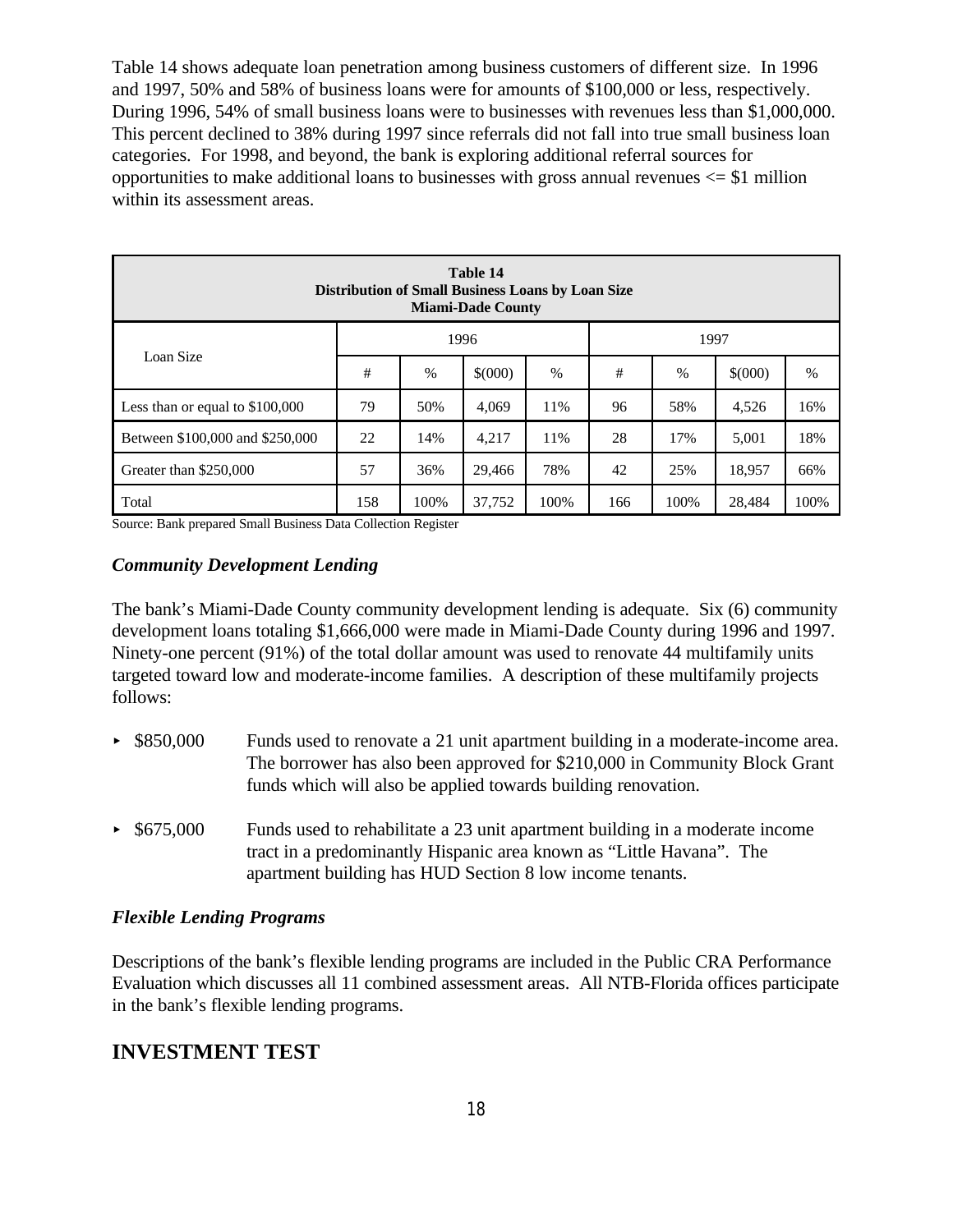NTB-Florida's Miami-Dade County investment test performance is adequate. Miami-Dade County qualified investments are discussed under the entire bank's CRA performance.

## **SERVICE TEST**

NTB-Florida's 5 Miami-Dade County offices are reasonably accessible to different geographies and persons of different income levels. Table 15 shows that the bank has no offices in low or moderate-income geographies. However, the main office located near downtown on Brickell Avenue is in close proximity to several low and moderate-income geographies. The Brickell office is within one-quarter mile of three low income census tracts and within one-half mile of a moderate-income census tract. The bank obtains referrals from organizations that provide loans and technical assistance to low and moderate-income persons. This practice allows it to serve low and moderate-income community segments where it does not have offices.

|                                                                                                         | Table 15<br><b>Distribution of Branch Offices</b><br><b>Miami-Dade County</b> |                |               |                |               |                |  |  |  |  |  |  |  |  |
|---------------------------------------------------------------------------------------------------------|-------------------------------------------------------------------------------|----------------|---------------|----------------|---------------|----------------|--|--|--|--|--|--|--|--|
| <b>Families</b><br><b>Branches</b><br><b>Census Tracts</b><br><b>Tract Income</b><br><b>Designation</b> |                                                                               |                |               |                |               |                |  |  |  |  |  |  |  |  |
|                                                                                                         | <b>Number</b>                                                                 | <b>Percent</b> | <b>Number</b> | <b>Percent</b> | <b>Number</b> | <b>Percent</b> |  |  |  |  |  |  |  |  |
| Low Income                                                                                              | 36                                                                            | 14%            | 37,694        | 8%             | $\theta$      | 0%             |  |  |  |  |  |  |  |  |
| Moderate Income                                                                                         | 57                                                                            | 21%            | 90,481        | 19%            | $\Omega$      | 0%             |  |  |  |  |  |  |  |  |
| Middle Income                                                                                           | 96                                                                            | 36%            | 192,219       | 40%            | 2             | 40%            |  |  |  |  |  |  |  |  |
| <b>Upper Income</b>                                                                                     | 75                                                                            | 28%            | 164,819       | 33%            | 3             | 60%            |  |  |  |  |  |  |  |  |
| NA                                                                                                      | 3                                                                             | 1%             | $\Omega$      | 0%             | $\Omega$      | $0\%$          |  |  |  |  |  |  |  |  |
| Total                                                                                                   | 267                                                                           | 100\%          | 485,213       | 100%           | 5             | 100%           |  |  |  |  |  |  |  |  |

### *Community Development Services*

The bank's community development services are consistent with its available resources and Miami-Dade County presence. Specific community development services for Miami-Dade County are discussed in the previous section addressing the entire bank's CRA performance.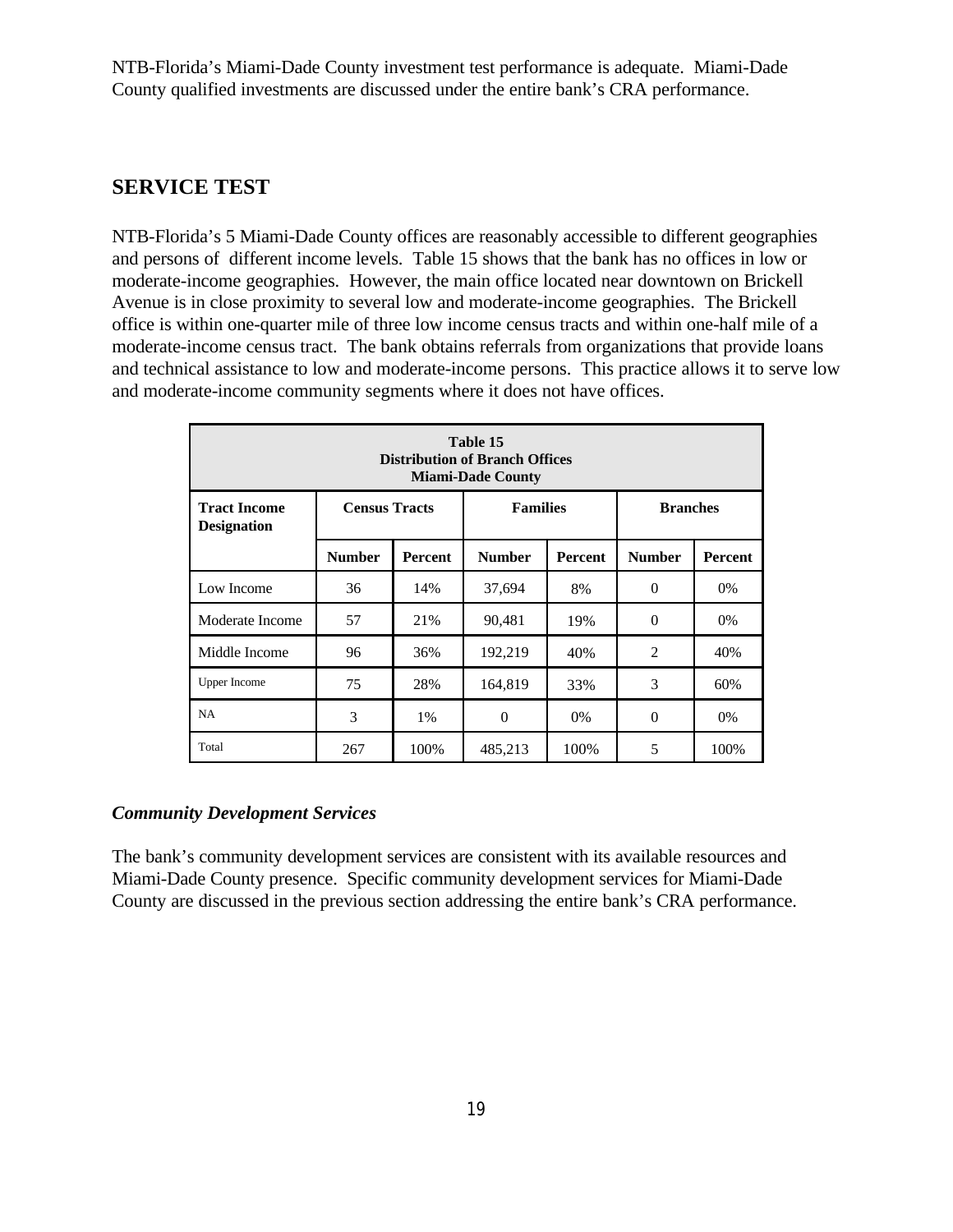# **Sarasota County, Florida**

# **Sarasota County Performance Test Conclusions**

NTB-Florida's CRA performance rating in Sarasota County is consistent with the bank's overall CRA rating.

# **Sarasota County Demographic Information**

Tables 16 and 17 show Sarasota County demographic assessment area data. Table 16 shows the distribution of geographies, families and population by census tract income level. Table 17 shows housing stock demographics by census tract income level. The Department of Housing and Urban Development (HUD) updated median family income for Sarasota County was \$43,300 in 1998. The median housing value was \$107,803 with a median year built of 1975. Only six percent (6%) of households had incomes below the poverty level.

|                      | Table 16<br><b>Demographic Information by Census Tract Income Level</b><br><b>Sarasota County</b> |      |                |          |    |               |    |               |          |           |    |              |  |
|----------------------|---------------------------------------------------------------------------------------------------|------|----------------|----------|----|---------------|----|---------------|----------|-----------|----|--------------|--|
|                      |                                                                                                   | Low  |                | Moderate |    | <b>Middle</b> |    | <b>Upper</b>  |          | <b>NA</b> |    | <b>Total</b> |  |
|                      | #                                                                                                 | $\%$ | #              | $\%$     | #  | $\%$          | #  | $\frac{0}{0}$ | #        | $\%$      | #  | %            |  |
| <b>Census Tracts</b> |                                                                                                   | 2%   | 3              | 7%       | 24 | 58%           | 13 | 31%           |          | 2%        | 42 | 100%         |  |
| Families (000)       |                                                                                                   | 1%   | $\overline{4}$ | 5%       | 55 | 65%           | 24 | 29%           | $\theta$ | 0%        | 84 | 100%         |  |
| Population (000)     | 77<br>$\theta$<br>100%<br>180<br>28%<br>278<br>17<br>65%<br>0%<br>4<br>1%<br>6%                   |      |                |          |    |               |    |               |          |           |    |              |  |

Source: 1990 Census, U.S. Bureau of the Census

| Table 17<br><b>Housing Stock Demographics</b><br><b>Sarasota County</b> |                           |                     |                          |                            |         |                     |      |  |  |  |  |
|-------------------------------------------------------------------------|---------------------------|---------------------|--------------------------|----------------------------|---------|---------------------|------|--|--|--|--|
| <b>CT</b> Income Level                                                  | <b>Number</b><br>of Units | % Owner<br>Occupied | % Rental<br><b>Units</b> | $%$ Vacant<br><b>Units</b> | % Total | $\#$ /% Multifamily |      |  |  |  |  |
| Low Income                                                              | 1.582                     | 41%                 | 49%                      | 10%                        | 100\%   | 183                 | nil  |  |  |  |  |
| Moderate Income                                                         | 10.155                    | 39%                 | 37%                      | 24%                        | 100%    | 3.205               | 11%  |  |  |  |  |
| Middle Income                                                           | 98,380                    | 64%                 | 19%                      | 17%                        | 100%    | 12,928              | 43%  |  |  |  |  |
| <b>Upper Income</b>                                                     | 46.938                    | 59%                 | 14%                      | 27%                        | 100%    | 13,792              | 46%  |  |  |  |  |
| <b>TOTAL</b>                                                            | 157,055                   |                     |                          |                            |         | 30,108              | 100% |  |  |  |  |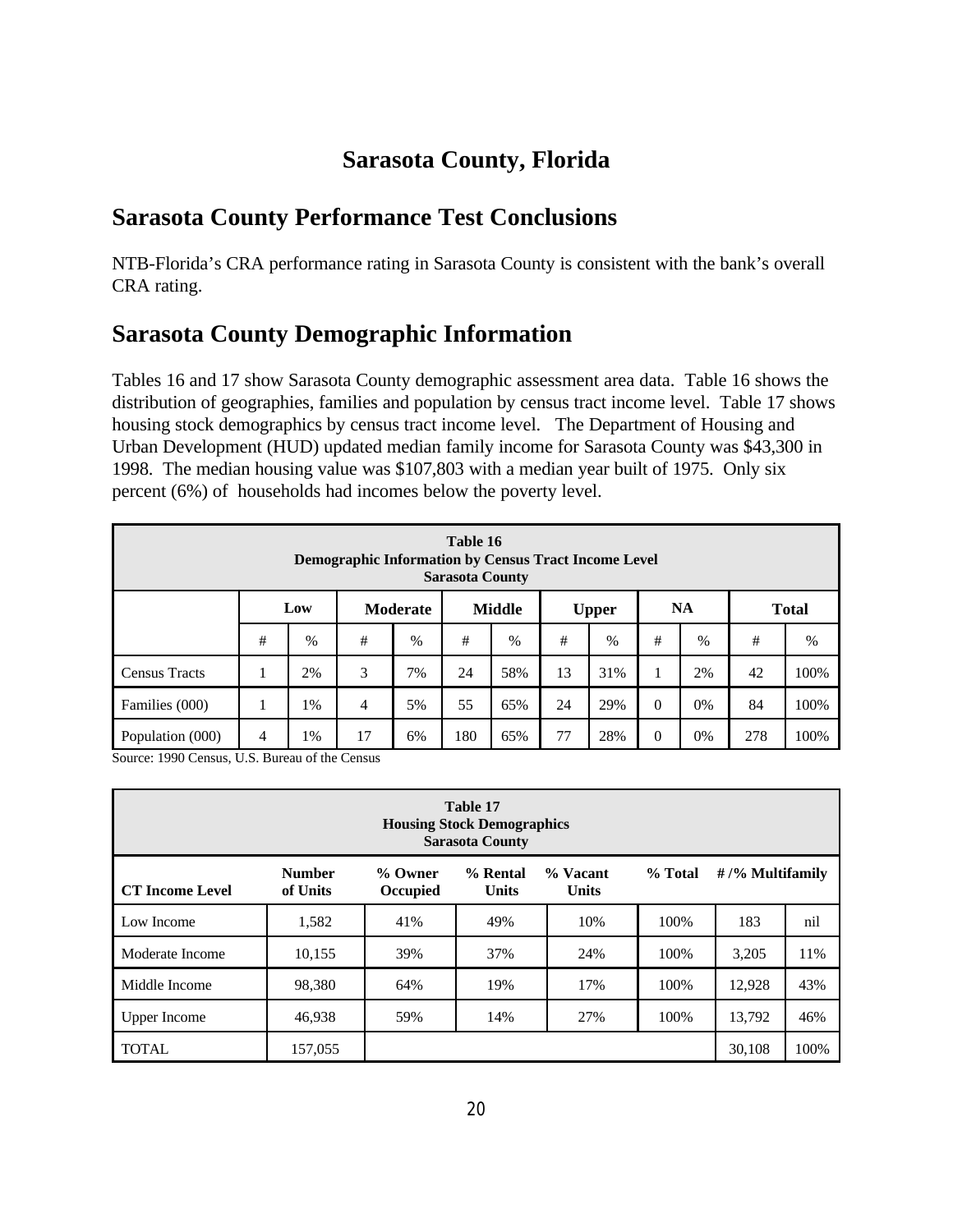# **LENDING TEST**

NTB-Florida's Sarasota County lending test performance is consistent with the bank's overall lending performance.

### *Loan Distribution by Geography Designation and Borrower Income Level*

The bank's HMDA loan distribution among different geographies and borrowers of different income levels is adequate, given Sarasota County demographics. Loan penetration to small businesses in low and moderate-income geographies and to different size businesses is also adequate. There are no conspicuous geographic gaps in the bank's lending patterns.

### **Housing Related Loans**

NTB-Florida lends through relationship building and referrals. The bank has built relationships with local and state government sponsored loan programs and community development organizations. These organizations refer low and moderate-income prospects to the bank. Compared to Miami-Dade County, Sarasota County has very few local government loan programs and community development organizations to assist low and moderate income people. To meet Sarasota County affordable housing needs, the bank used mortgage brokers as referral sources. During 1996, the bank originated 85 HMDA loans to low and moderate-income borrowers, 35 of which were through mortgage brokers.

Sarasota County offices experienced increased past due loan numbers and repossessed real estate during the last two quarters of 1996 and the first two quarters of 1997. Most of the increase in past dues and repossessed real estate were from loans referred by mortgage brokers during the early part of 1996. During the second half of 1997, the bank discontinued soliciting loans from mortgage brokers and concentrated more on Realtors as referral sources. Discontinuing the use of mortgage brokers caused a noticeable decline in the number of loans originated to low and moderate income people. This drop can be seen in Tables 18 and 19.

The distribution of housing-related loans originated in low and moderate income geographies was adequate. Table 18 shows that the 1% of HMDA loans originated in low income geographies during 1996 and 1997 equaled the 1% of owner-occupied units in low income geographies.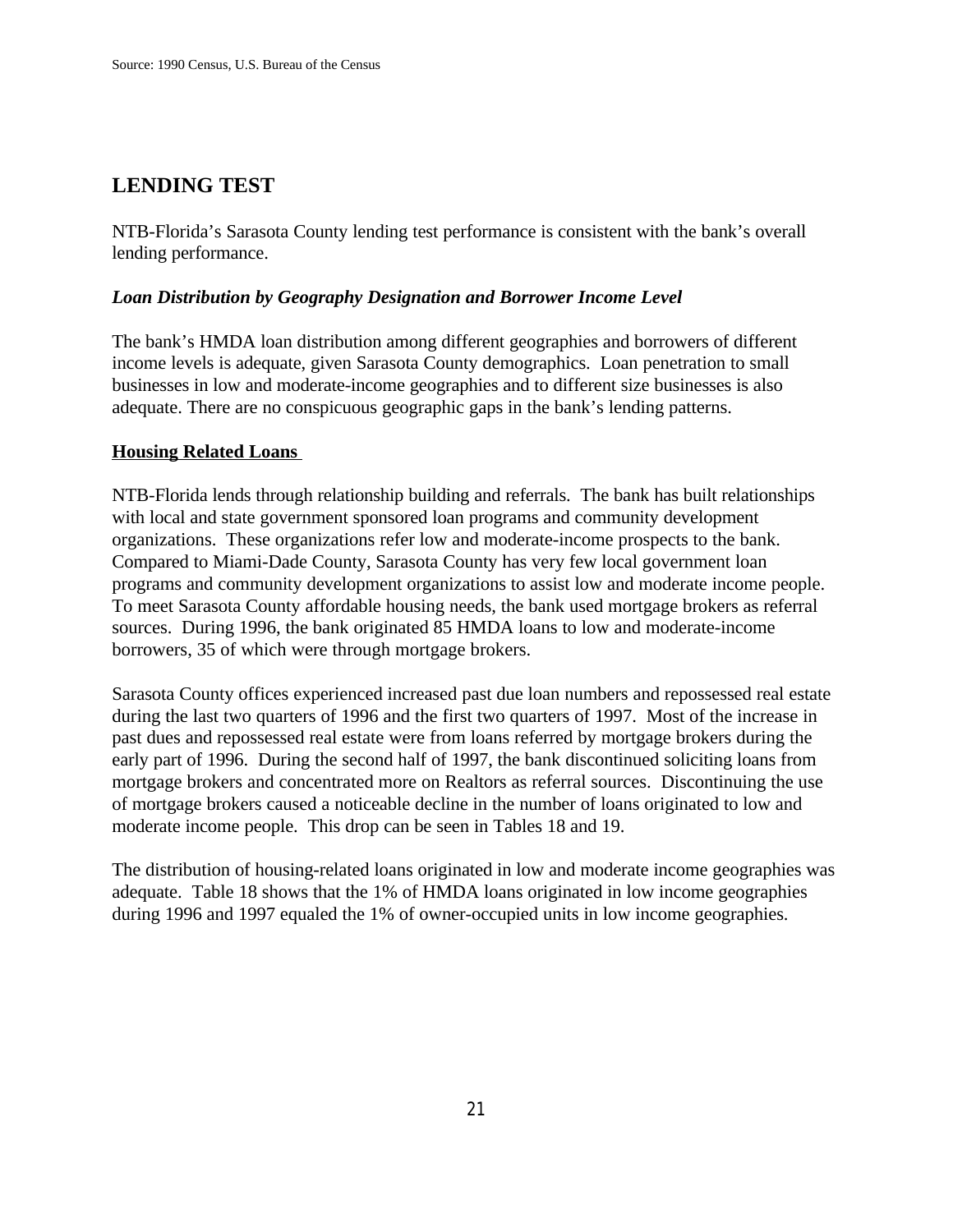|                                  |                                    | Table 18<br><b>Geographic Distribution of HMDA Loans</b><br><b>Sarasota County</b> |                |                                                          |                |              |                |       |                |          |  |  |  |  |
|----------------------------------|------------------------------------|------------------------------------------------------------------------------------|----------------|----------------------------------------------------------|----------------|--------------|----------------|-------|----------------|----------|--|--|--|--|
| Geographic<br><b>Designation</b> | Owner Occupied<br>Housing by Tract |                                                                                    |                | 1996<br>1997                                             |                |              |                |       |                |          |  |  |  |  |
| by Income<br><b>Level</b>        | #                                  | $\frac{0}{0}$                                                                      | #              | #<br>\$(000)<br>$\frac{0}{0}$<br>\$(000)<br>$\%$<br>$\%$ |                |              |                |       |                |          |  |  |  |  |
| Low Income                       | 646                                | 1%                                                                                 | 6              | 1%                                                       | 314            | nil          | $\overline{2}$ | 1%    | 143            | nil      |  |  |  |  |
| Moderate                         | 3,982                              | 4%                                                                                 | 21             | 5%                                                       | 1,637          | 2%           | 14             | 3%    | 2,228          | 3%       |  |  |  |  |
| Middle                           | 63,308                             | 66%                                                                                | 178            | 40%                                                      | 21,969         | 33%          | 193            | 48%   | 24,488         | 37%      |  |  |  |  |
| Upper                            | 27,662                             | 29%                                                                                | 236            | 54%                                                      | 43,374         | 65%          | 194            | 48%   | 40,429         | 60%      |  |  |  |  |
| N/A                              | $\mathbf{0}$                       | 0%                                                                                 | $\overline{0}$ | 0%                                                       | $\overline{0}$ | $\mathbf{0}$ | $\mathbf{0}$   | $0\%$ | $\overline{0}$ | $\theta$ |  |  |  |  |
| Total                            | 95,598                             | 100%                                                                               | 441            | 100%                                                     | 67,294         | 100%         | 403            | 100%  | 67,288         | 100%     |  |  |  |  |

Source: FFIEC, 1996 HMDA Data and 1997 HMDA Loan Register

The bank demonstrates adequate performance in low and moderate-income geographies, compared to 1996 aggregate HMDA lending by all Sarasota County financial institutions. The bank's 1% HMDA penetration in low income geographies during 1996 approximated the ½ of 1% percent aggregate lending by all financial institutions in low income tracts. The bank's 5% lending in moderate income tracts during 1996 approximated the 4% aggregate lending by all financial institutions in moderate-income geographies. Aggregate HMDA data for 1997 was not available when this Public Performance Evaluation was written.

The bank's distribution of HMDA loans to low and moderate-income borrowers is adequate. Table 19 shows that the percent of HMDA loans originated to low and moderate-income borrowers during 1996 was 5% and 15%, respectively. These percentages were slightly less, but approximated the 6% and 19% aggregate lending to low and moderate income borrowers, respectively, by all financial institutions in Sarasota County. A significant decrease in both the number and percent of HMDA loans to low and moderate-income borrowers occurred during 1997 because of the elimination of mortgage broker referrals. Aggregate data was not available for 1997.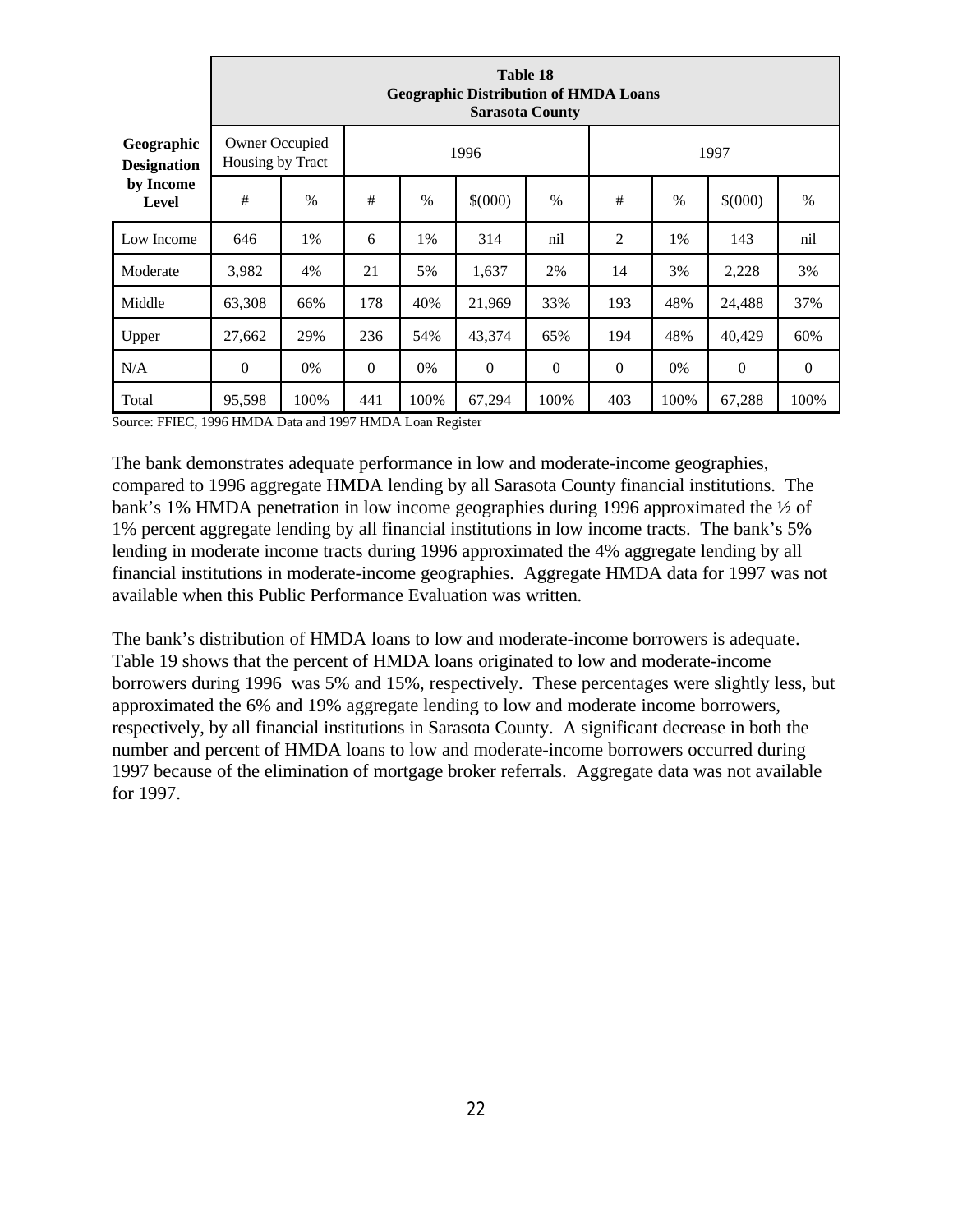|                           |                                        | Table 19<br>Distribution of HMDA Loans by Borrower Income Level<br><b>Sarasota County</b> |      |      |         |      |      |      |         |      |  |  |  |  |  |  |
|---------------------------|----------------------------------------|-------------------------------------------------------------------------------------------|------|------|---------|------|------|------|---------|------|--|--|--|--|--|--|
| <b>Borrower</b><br>Income | Families in<br><b>Assessment Areas</b> |                                                                                           | 1996 |      |         |      | 1997 |      |         |      |  |  |  |  |  |  |
| <b>Levels</b>             | #                                      | $\%$                                                                                      | #    | $\%$ | \$(000) | $\%$ | #    | $\%$ | \$(000) | $\%$ |  |  |  |  |  |  |
| Low Income                | 11,846                                 | 14%                                                                                       | 20   | 5%   | 1,012   | 2%   | 6    | 2%   | 275     | nil  |  |  |  |  |  |  |
| Moderate                  | 16,077                                 | 19%                                                                                       | 65   | 15%  | 4,149   | 6%   | 40   | 10%  | 2,505   | 4%   |  |  |  |  |  |  |
| Middle                    | 21,153                                 | 25%                                                                                       | 51   | 12%  | 3,811   | 5%   | 32   | 8%   | 2,623   | 4%   |  |  |  |  |  |  |
| Upper                     | 35,538                                 | 42%                                                                                       | 295  | 66%  | 57,086  | 85%  | 318  | 78%  | 61,050  | 91%  |  |  |  |  |  |  |
| N/A                       | $\boldsymbol{0}$                       | $\boldsymbol{0}$                                                                          | 10   | 2%   | 1,236   | 2%   | 7    | 2%   | 835     | 1%   |  |  |  |  |  |  |
| Total                     | 84,614                                 | 100%                                                                                      | 441  | 100  | 67,294  | 100% | 403  | 100% | 67,288  | 100% |  |  |  |  |  |  |

Source: FFIEC, 1996 HMDA Data and 1997 HMDA Loan Register

### **Small Business Loans**

The bank had good geographic distribution of small business loans in low and moderate income geographies. Table 20 shows that combined loan penetration for small business loans (by number) in low and moderate-income geographies for 1996 and 1997 was 30% and 31%, respectively. This penetration level exceeds the combined 17% of businesses in low and moderate income geographies.

|                     |                                  |      |          | Table 20<br><b>Sarasota County</b> | <b>Geographic Distribution of Small Business Loans</b> |       |      |      |         |      |
|---------------------|----------------------------------|------|----------|------------------------------------|--------------------------------------------------------|-------|------|------|---------|------|
| Geography           | <b>Businesses By</b><br>Location |      |          |                                    | 1996                                                   |       |      |      | 1997    |      |
| Designation         | #                                | %    | #        | $\%$                               | \$(000)                                                | $\%$  | $\#$ | $\%$ | \$(000) | $\%$ |
| Low Income          | 127                              | 1%   | $\theta$ | 0%                                 | $\mathbf{0}$                                           | $0\%$ | 1    | 1%   | 200     | 1%   |
| Moderate Income     | 2,272                            | 16%  | 44       | 30%                                | 5,029                                                  | 31%   | 33   | 30%  | 3,647   | 24%  |
| Middle Income       | 8,125                            | 56%  | 67       | 46%                                | 7,487                                                  | 46%   | 55   | 50%  | 8,786   | 57%  |
| <b>Upper Income</b> | 3,850                            | 27%  | 36       | 24%                                | 3,649                                                  | 23%   | 21   | 19%  | 2,806   | 18%  |
| Total               | 14,374                           | 100% | 147      | 100%                               | 16,165                                                 | 100%  | 110  | 100% | 15.439  | 100% |

Source: Dun & Bradstreet, Inc. and Bank prepared Small Business Data Collection Register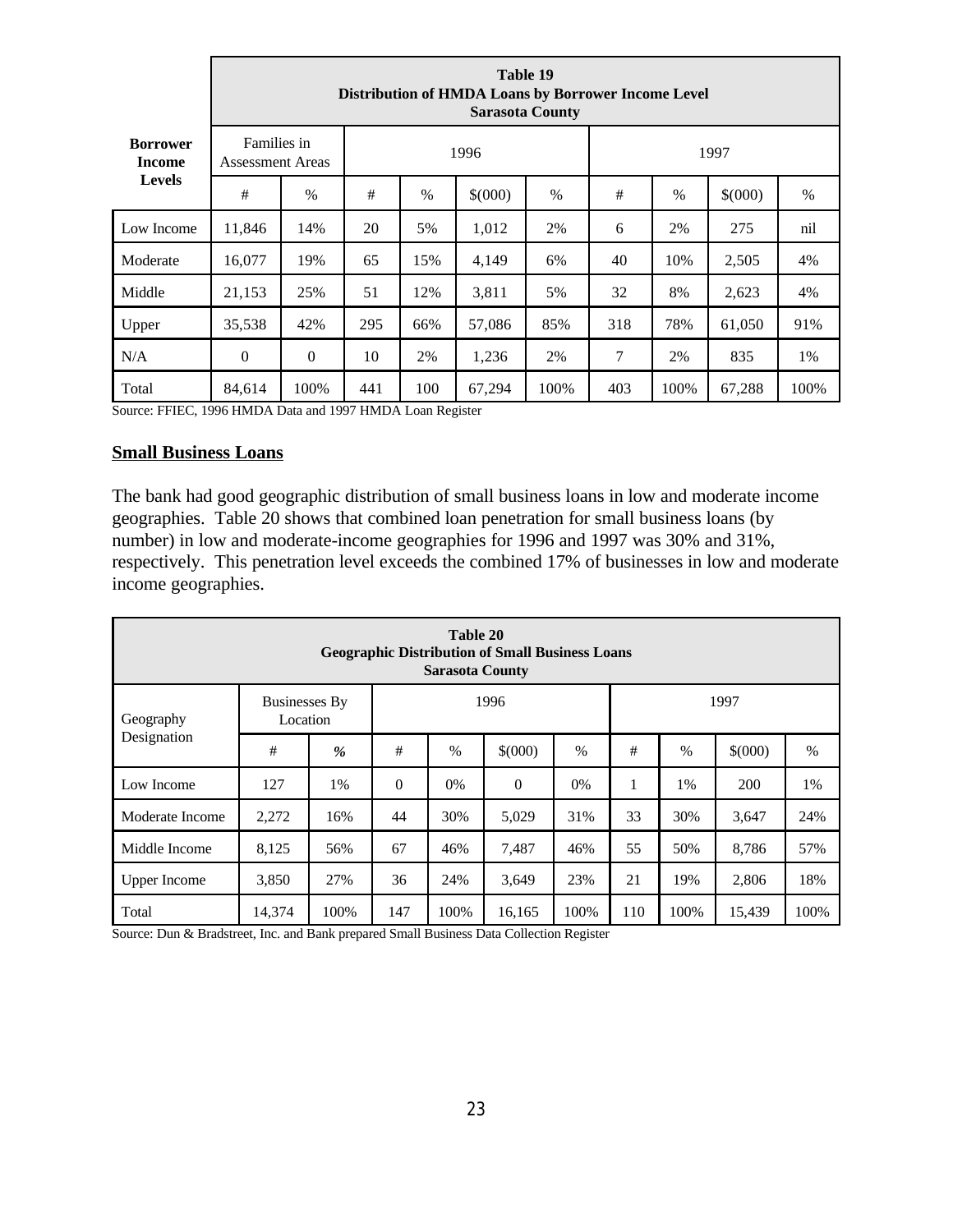Table 21 shows adequate loan penetration among business customers of different size. In 1996 and 1997, 74% and 65% of business loans were for amounts of \$100,000 or less, respectively. 1996, 90% of small business loans were to businesses with revenues less than \$1,000,000. This percent declined slightly to 82% during 1997.

|                                  | Table 21<br><b>Distribution of Small Business Loans by Loan Size</b><br><b>Sarasota County</b> |               |         |      |     |       |         |      |  |  |  |  |  |
|----------------------------------|------------------------------------------------------------------------------------------------|---------------|---------|------|-----|-------|---------|------|--|--|--|--|--|
|                                  |                                                                                                |               | 1996    |      |     | 1997  |         |      |  |  |  |  |  |
| Loan Size                        | #                                                                                              | $\frac{0}{0}$ | \$(000) | $\%$ | #   | $\%$  | \$(000) | %    |  |  |  |  |  |
| Less than or equal to $$100,000$ | 109                                                                                            | 74%           | 4,467   | 28%  | 71  | 65%   | 3,038   | 20%  |  |  |  |  |  |
| Between \$100,000 and \$250,000  | 20                                                                                             | 14%           | 3,335   | 21%  | 21  | 19%   | 3,684   | 24%  |  |  |  |  |  |
| Greater than \$250,000           | 18                                                                                             | 12%           | 8,363   | 51%  | 18  | 16%   | 8,717   | 56%  |  |  |  |  |  |
| Total                            | 147                                                                                            | 100%          | 16,165  | 100% | 110 | 100\% | 15,439  | 100% |  |  |  |  |  |

Source: Bank prepared Small Business Data Collection Register

### *Community Development Lending*

The bank's Sarasota County community development lending is adequate. Nine (9) community development loans totaling \$1,471,000 were made in Sarasota County during 1996 and 1997. The two largest loans are shown below:

- ► \$775,000 Funds used to purchase and renovate a 35 unit apartment building in a moderate income area. The building is currently occupied by low and moderate-income tenants.
- $\triangleright$  \$300,000 An unsecured line of credit to a non-profit housing developer in the business of providing affordable housing for low and moderate-income individuals in Sarasota and Manatee Counties.

### *Flexible Lending Programs*

Descriptions of the bank's flexible lending programs are included in the Public CRA Performance Evaluation section discussing all 11 combined assessment areas.

### **INVESTMENT TEST**

NTB-Florida's Sarasota investment test performance is consistent with the bank's overall investment performance.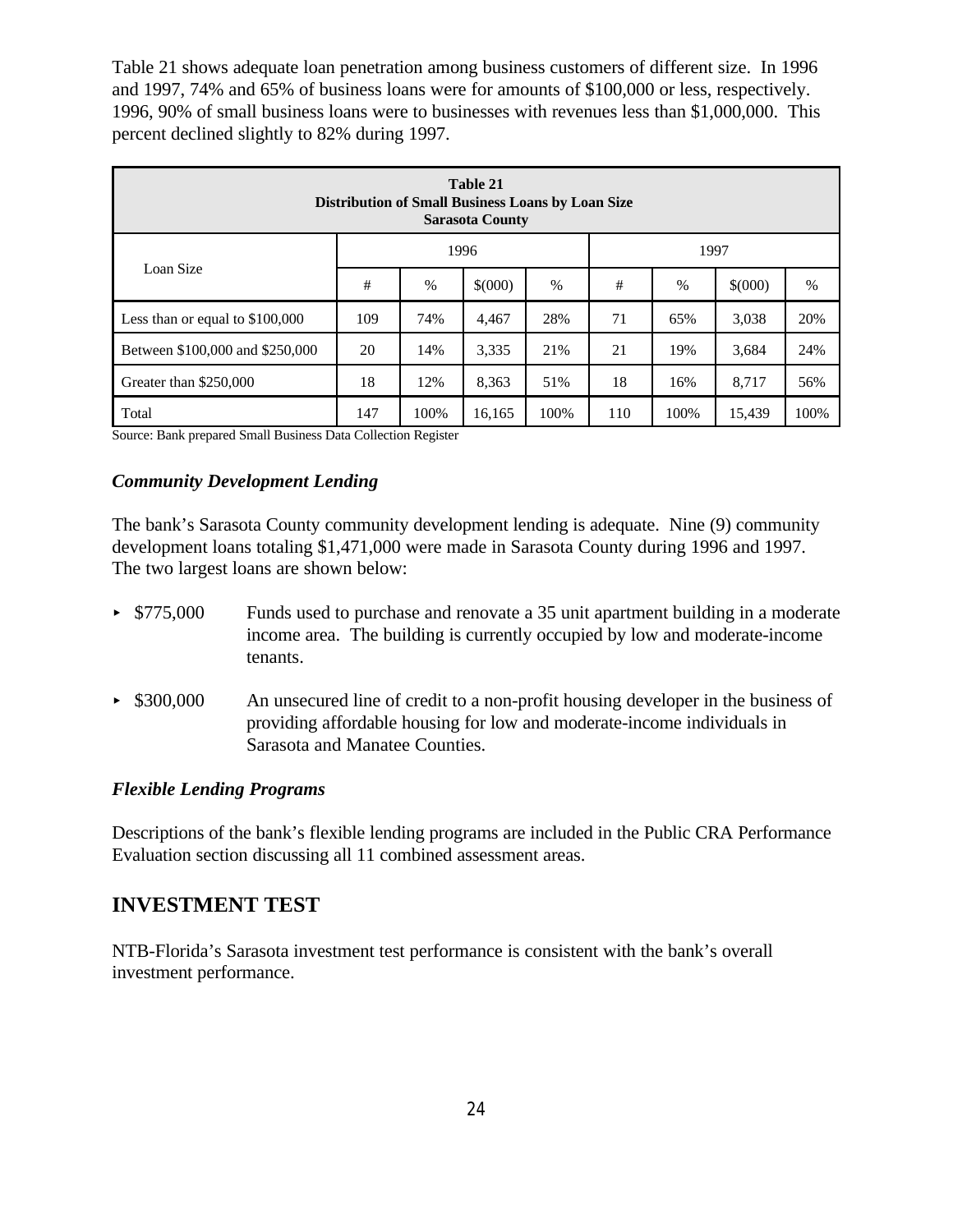# **SERVICE TEST**

NTB-Florida's three Sarasota County offices are reasonably accessible to different geographies and persons of different income levels. Table 22 shows that the bank has no offices in low income geographies. However, there is only one low income geography in Sarasota County and this bank has an office within a mile of this low income tract. The bank's obtains referrals from organizations that provide loans and technical assistance to low and moderate-income persons. This practice allows it to serve low and moderate-income community segments where it does not have offices.

|                                                                                                         | Table 22<br><b>Distribution of Branch Offices</b><br><b>Sarasota County</b> |                |               |                |               |         |  |  |  |  |  |  |  |
|---------------------------------------------------------------------------------------------------------|-----------------------------------------------------------------------------|----------------|---------------|----------------|---------------|---------|--|--|--|--|--|--|--|
| <b>Census Tracts</b><br><b>Families</b><br><b>Tract Income</b><br><b>Branches</b><br><b>Designation</b> |                                                                             |                |               |                |               |         |  |  |  |  |  |  |  |
|                                                                                                         | <b>Number</b>                                                               | <b>Percent</b> | <b>Number</b> | <b>Percent</b> | <b>Number</b> | Percent |  |  |  |  |  |  |  |
| Low Income                                                                                              | 1                                                                           | 2%             | 1,046         | 1%             | $\Omega$      | 0%      |  |  |  |  |  |  |  |
| Moderate Income                                                                                         | 3                                                                           | 7%             | 3,988         | 5%             | 1             | 33%     |  |  |  |  |  |  |  |
| Middle Income                                                                                           | 24                                                                          | 58%            | 55,397        | 65%            | 1             | 33%     |  |  |  |  |  |  |  |
| <b>Upper Income</b>                                                                                     | 13                                                                          | 31%            | 24,183        | 29%            | 1             | 34%     |  |  |  |  |  |  |  |
| <b>NA</b>                                                                                               | 1                                                                           | 2%             | $\theta$      | 0%             | $\Omega$      | 0%      |  |  |  |  |  |  |  |
| Total                                                                                                   | 42                                                                          | 100%           | 86,614        | 100%           | 3             | 100%    |  |  |  |  |  |  |  |

### *Community Development Services*

The bank's Sarasota County community development services are consistent with its available resources and presence. Specific Sarasota County community development services are discussed in the previous section addressing the entire bank's CRA performance.